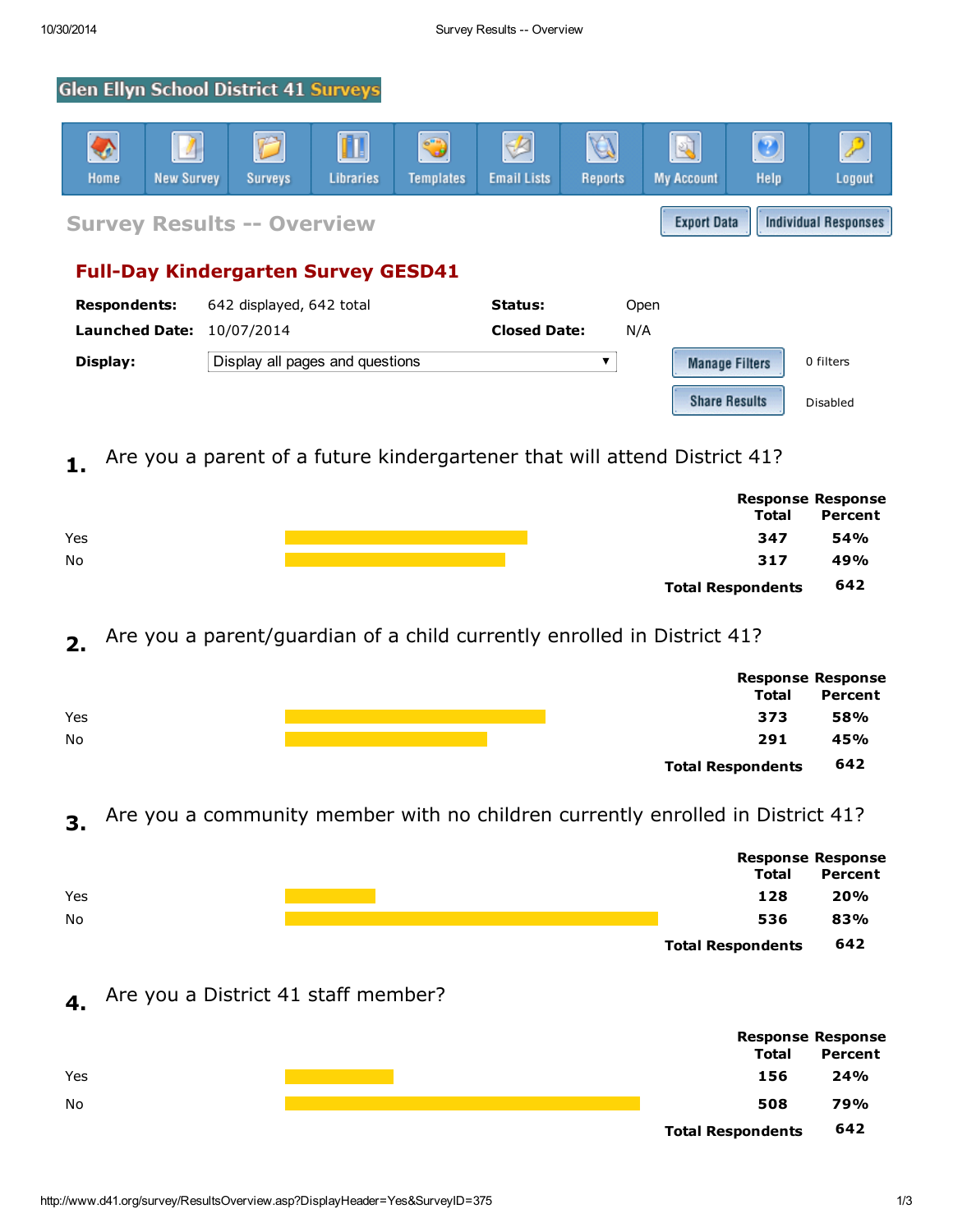5. I believe that full-day kindergarten helps children become more prepared for future learning.

|                       |                          | <b>Response Response</b> |  |
|-----------------------|--------------------------|--------------------------|--|
|                       | <b>Total</b>             | Percent                  |  |
| <b>Strongly Agree</b> | 433                      | 67%                      |  |
| Somewhat Agree        | 123                      | 19%                      |  |
| Do Not Agree          | 90                       | 14%                      |  |
| Do Not Know           | 18                       | 3%                       |  |
|                       | <b>Total Respondents</b> | 642                      |  |

6. I believe District 41 should implement full-day kindergarten.

|                       |                          | <b>Response Response</b> |  |
|-----------------------|--------------------------|--------------------------|--|
|                       | <b>Total</b>             | Percent                  |  |
| <b>Strongly Agree</b> | 446                      | 69%                      |  |
| Somewhat Agree        | 100                      | 16%                      |  |
| Do Not Agree          | 104                      | 16%                      |  |
| Do Not Know           | 14                       | 2%                       |  |
|                       | <b>Total Respondents</b> | 642                      |  |

7. by District 41? Would you be interested in enrolling your child in full-day kindergarten if offered

|           |                          | <b>Response Response</b> |  |
|-----------|--------------------------|--------------------------|--|
|           | <b>Total</b>             | Percent                  |  |
| Yes       | 335                      | 52%                      |  |
| Maybe     | 37                       | 6%                       |  |
| <b>No</b> | 71                       | 11%                      |  |
| N/A       | 221                      | 34%                      |  |
|           | <b>Total Respondents</b> | 642                      |  |

8. support? If District 41 implemented full-day kindergarten, what type of program would you



9. Comments:

| View responses to this question view |  |
|--------------------------------------|--|
|                                      |  |

| <b>Total Respondents</b> | 229 |
|--------------------------|-----|
| (skipped this question)  | 413 |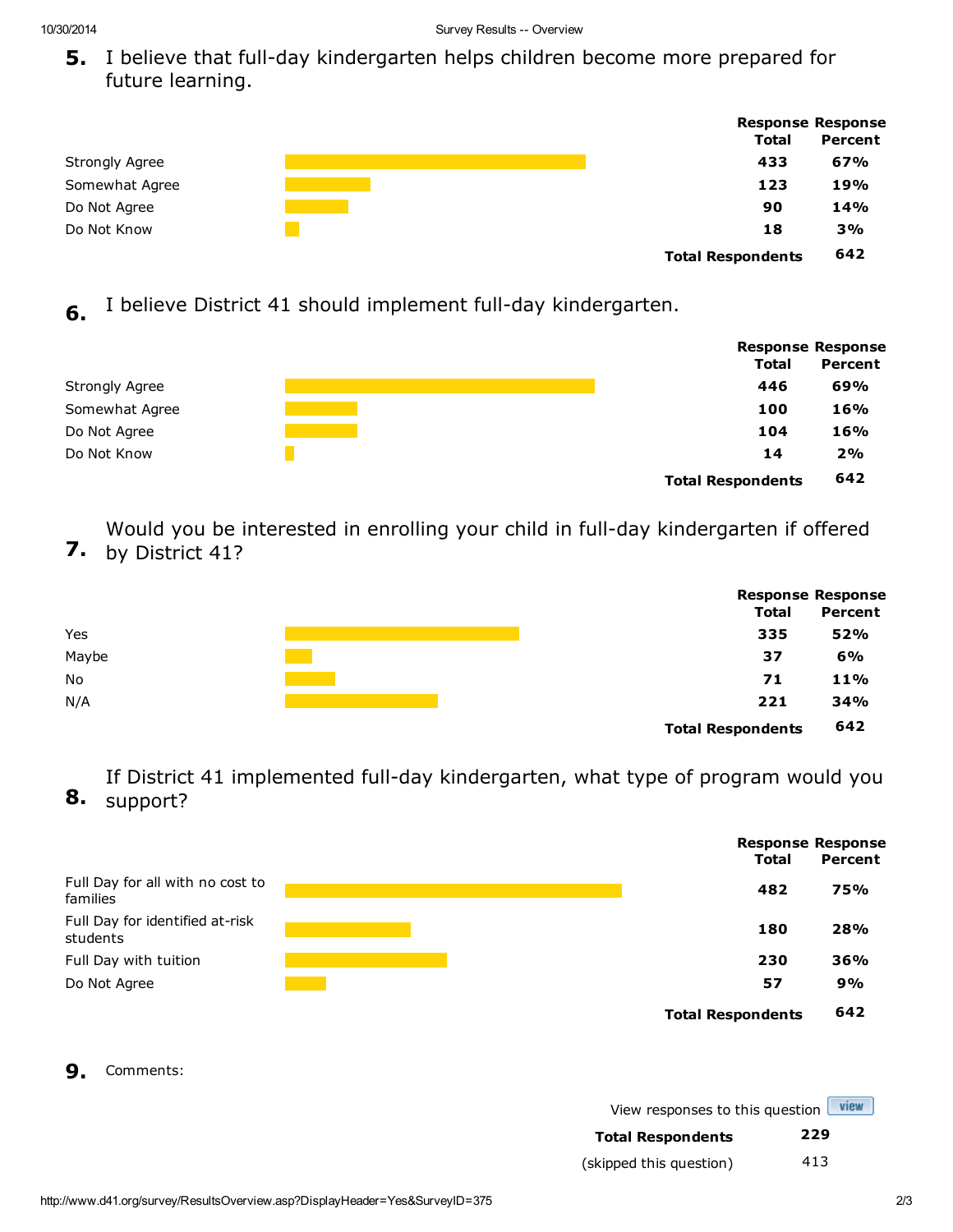10/30/2014 Survey Results -- Overview

ClassApps.com ©2004 SelectSurveyASP Advanced 8.0.4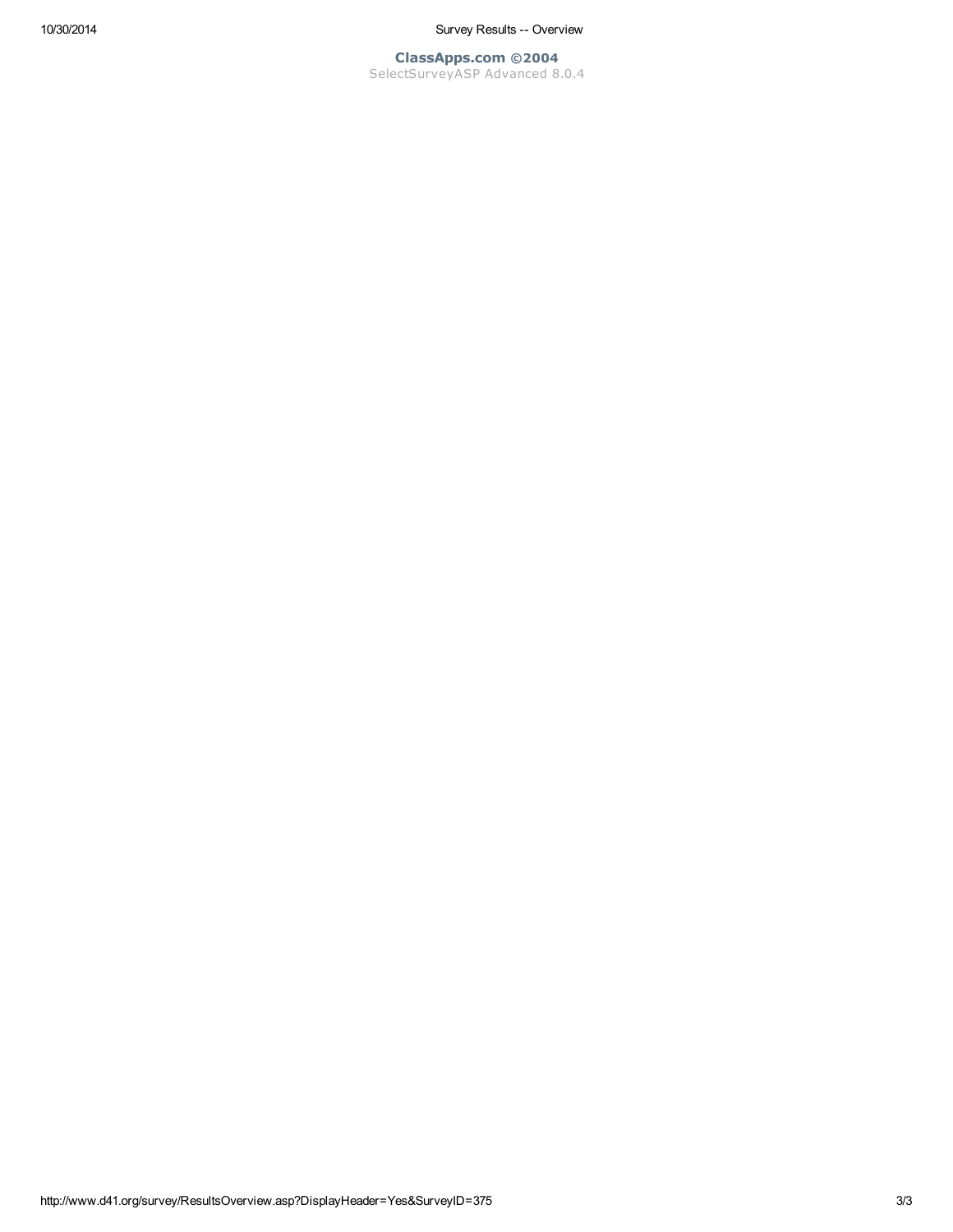15.

# **Glen Ellyn School District 41 Surveys**



Survey Results -- Details

# Full-Day Kindergarten Survey GESD41

| <b>Respondents:</b>              | 642 | Status:             | Open |
|----------------------------------|-----|---------------------|------|
| <b>Launched Date: 10/07/2014</b> |     | <b>Closed Date:</b> | N/A  |

| 9.  | Comments:                                                                                                                                                                                                                                                                                                                                                                                                                                                                                                                                                                     | Full<br><b>Response</b> |
|-----|-------------------------------------------------------------------------------------------------------------------------------------------------------------------------------------------------------------------------------------------------------------------------------------------------------------------------------------------------------------------------------------------------------------------------------------------------------------------------------------------------------------------------------------------------------------------------------|-------------------------|
| 1.  | Do we have the space for them?                                                                                                                                                                                                                                                                                                                                                                                                                                                                                                                                                | view                    |
| 2.  | Given the educational goals currently set for our children, I have felt that half day did not give them<br>enough classroom time to meet these standards.                                                                                                                                                                                                                                                                                                                                                                                                                     | view                    |
| 3.  | Please inform the community why FDK adds educational value. I only hear it pushed by families that<br>want the childcare convenience of FDK.                                                                                                                                                                                                                                                                                                                                                                                                                                  | view                    |
| 4.  | This should have been done YEARS ago. Of course it is too late for my kids. Sad to say the least.                                                                                                                                                                                                                                                                                                                                                                                                                                                                             | view                    |
| 5.  | This survey has been crafted to get the answers that you want or to prevent answers that you don't<br>want. Why not provide all of the facts of cost associated with full day K vs the benefits and then survey<br>so people can make informed responses vs. uninformed or emotional responses.                                                                                                                                                                                                                                                                               | view                    |
| 6.  | I just moved to the district this summer with a kindergarten student. He had been registered for full<br>day with tuition in our previous district (WA St) and I was quite surprised that not only did d41 not<br>offer it but also how short the half day kindergarten day was.                                                                                                                                                                                                                                                                                              | view                    |
| 7.  | I can not state strongly enough how much I support adding full day kindergarten in D41. Our family, as<br>well as several neighbors have children that are ready for classroom instruction now, and will certainly<br>be ready next year.                                                                                                                                                                                                                                                                                                                                     | view                    |
| 8.  | There is no need for full day kindergarten as there are no studies that it benefits all children. If you do<br>implement all day kindergarten it needs to be for all children at no fee, we would not want to be a<br>district that discriminates.                                                                                                                                                                                                                                                                                                                            | view                    |
| 9.  | I think it would be wonderful if this option was offered but only for those parents who desire all-day<br>kindergarten. There should continue to be a half-day option.                                                                                                                                                                                                                                                                                                                                                                                                        | view                    |
| 10. | Wish I could have sent my 4 kids through full-day kindergarten. With the new standards/learning<br>targets coming into place, I believe it is more important than ever now.                                                                                                                                                                                                                                                                                                                                                                                                   | view                    |
| 11. | This is an expense that the district does not need to take on. 5 year olds need time during the day to<br>be children and not have to conform to school expectations.                                                                                                                                                                                                                                                                                                                                                                                                         | view                    |
| 12. | We are behind the curve on offering all day K. For the betterment of all students, this must be a<br>priority. All day K will also aide in closing the achievement gap.                                                                                                                                                                                                                                                                                                                                                                                                       | view                    |
| 13. | Most five year olds do not need to go to school for a full day. I think society is pushing children too<br>much and need to give them time to be kids. I feel that kindergartners need to use their large motor<br>muscles more than a full day of school would allow. Educating parents to teach their children some of<br>the numeric/phonics/language basics would cost far less than doubling the time for kindergartners to be<br>in school. A mandatory child development/parenting class for high schoolers is needed to fix our<br>educational and societal problems. | view                    |
| 14. | The kids need full day kindergarten to be able to keep up with academic expectations in future grades.                                                                                                                                                                                                                                                                                                                                                                                                                                                                        | view                    |

D41 is in chaos and turmoil. I would like to see them start working within their budget and stop asking for more taxes. From where I am sitting, they seem to have squandered their already extra large piece of the tax pie. Rather than tighten their belt, they "create" the appearance of need. Use the space you

http://www.d41.org/survey/ResultsText.asp?DisplayHeader=Yes&ItemID=5772&ItemNumber=9&SurveyID=375&Type=Text&ItemTypeID=6 1/16

view

**Results Overview**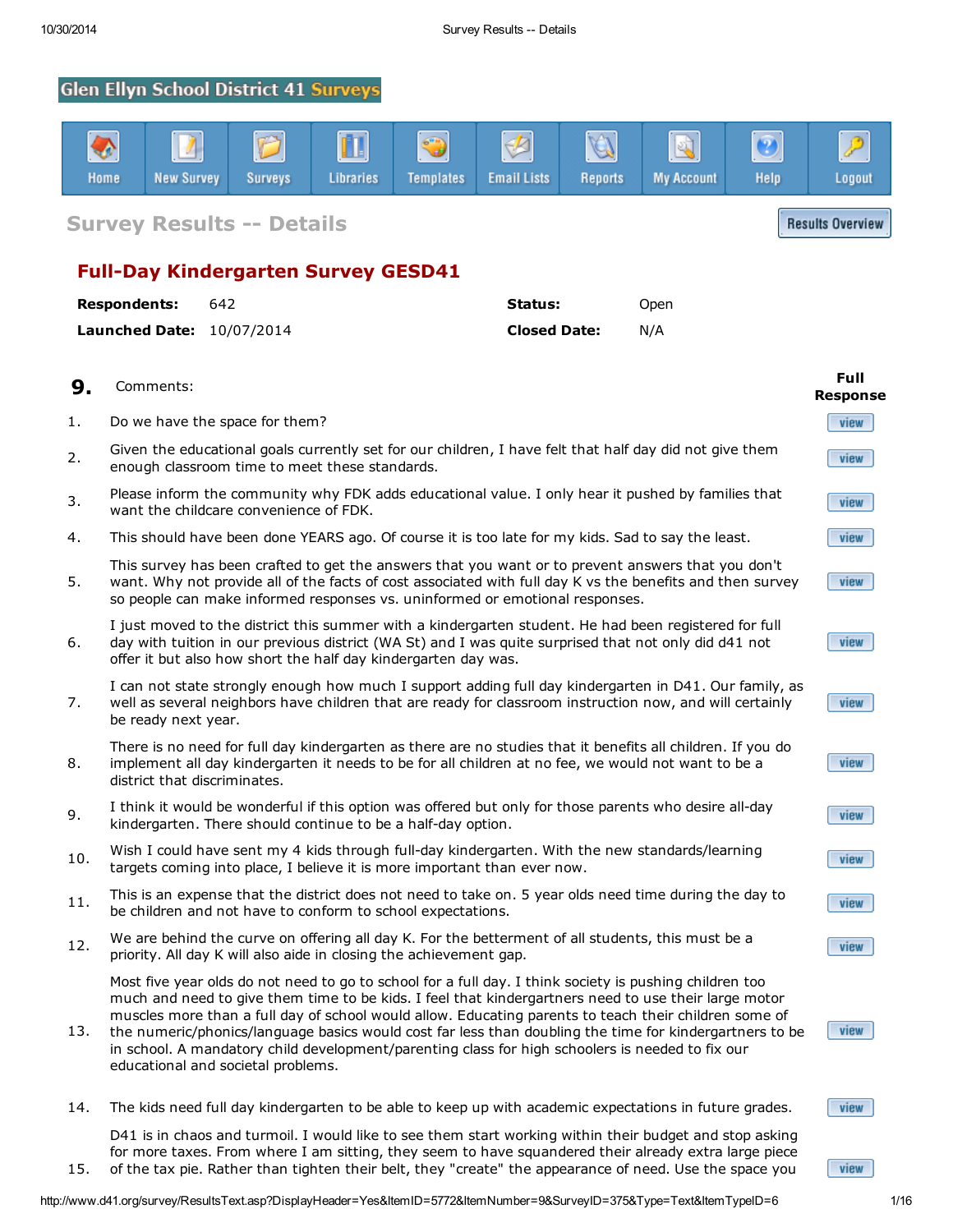have more effectively and cut the fat in the administration for starters. Do you really think nobody notices this? IMHO, you have lost your credibility.

16. There are multiple options for question 8 not listed including hybrids of the options

Every other surrounding town has full day kindergarten and they certainly don't charge tuition! That seems ridiculous to me.

- 17. Full day kindergarten seems like too much for a 5 year old. Let them be little as long as they can. My oldest 2 went to half day kindergarten here and are in no way behind friends and family that live in other districts with full day.
- 18. My youngest is now in 1st grade, but as a working parent, I always resented the assumption that every child has a stay at home mom that can work with a half day school day. We had to pay \$10,000 last year for an all day kindergarten.
- 19. It seems to me that there is little to no way that District 41 can meet the rigors of Common Core without Full Day Kindergarten. Additionally, in this day in age, I don't understand how District 41 believes that working parents can meet the daily demands of the workplace with half day school.

I have students in kindergarten and first grade. If D41 had implemented full-day kindergarten, I would not have sent my sons to a D41 school. This is the last year before students must attend full-day school, and they need free play, space for their imaginations to roam, and maximum time at home with

20. their primary care-givers. And I would argue that my sons, by spending more time with me and learning sophisticated literacy skills at home from me, are academically far more prepared and advanced than any peers who have attended full-day programs. Plus they have the foundation of my attention and unconditional love. They do not need more school.

Simply put, our Kindergarteners are missing out on many many opportunities to further enhance their emotional, physical, and intellectual development due to the very short half day program. It is clear the

21. teachers feel like there is little time to teach with best practice pedagogy. If we HAVE to meet common core standards, then we MUST give kindergarten teachers the time need to incorporate those lessons along with activities related to social development and possibly some fun:)

## We NEED this!!

kindergarten is done thing our kids need and deserve!

22. Although I would love if this was implemented with no cost to families, I feel so strongly about it that I am willing to pay tuition to see it happen. Last year when I did have a kindergartener, I paid to have him do a Kindergarten Enrichment . This program was essential to supplement half day school. Full day

I strongly feel that children do not need full day kindergarten, with the possible exception of at-risk students. Kindergarten has become such "serious business" with no play time at all, and I strongly

- 23. believe, and many studies have shown, that five- and six-year-olds need plenty of time during their day to play.; SurveyAnswerTextNull; SurveyAnswerTextNull; I feel that full day kindergarten for 5 and 6 year olds would not benefit the kids. So much time in school would not be of benefit in terms of learning as I suspect that the children would lose focus and interest throughout the afternoon.
- 24. When my 4 children were young, I worked outside of the home. Good child care was hard to find, and very expensive. Full-day kindergarten would have really been great!

Most children in d41 attend excellent preschool programs and are ready for kgtn. Are Kgtn teachers are excellent, our test scores are excellent, and most families have a stay-at-home parent. My older children still napped in afternoons after kgtn. and would be too exhausted to learn anything in the

25. afternoon. For older children or parents who work, there are several excellent choices for extended afternoons. I feel this is a push by admin to further their own agendas and plans for what they want. Especially new building(s). The extra payroll costs will be huge on top of all the new spanish teachers needed. State funding is going to go down drastically. This is a luxury for some that is not needed.

Full day kindergarten is best for students. With the increased rigor and expectations related to 21st century learning, our children need every possible opportunity to experience success. Full day

- 26. kindergarten will provide students with the foundation that is necessary to be prepared for a career of learning. Every ounce of research shows that early intervention is the most responsible and effective way to support a student's growth and success.
- 27. I don't think that full day kindergarten would significantly change future student performance. The cost benefit ratio, given the money needed for the necessary facilities, is too high.

28. If implemented, I believe full day should be optional and the half day option should still be available. In addition, I would want to ensure there are no additional tax increases due to the higher operational costs involved with implementing such a program.

29. Given that the majority of children now attend pre-school, for longer than the 2 1/2 hours currently offered for kindergarten, the majority of children need more at age 5. Most communities have already



view











|  | new |  |
|--|-----|--|
|  |     |  |







view

http://www.d41.org/survey/ResultsText.asp?DisplayHeader=Yes&ItemID=5772&ItemNumber=9&SurveyID=375&Type=Text&ItemTypeID=6 2/16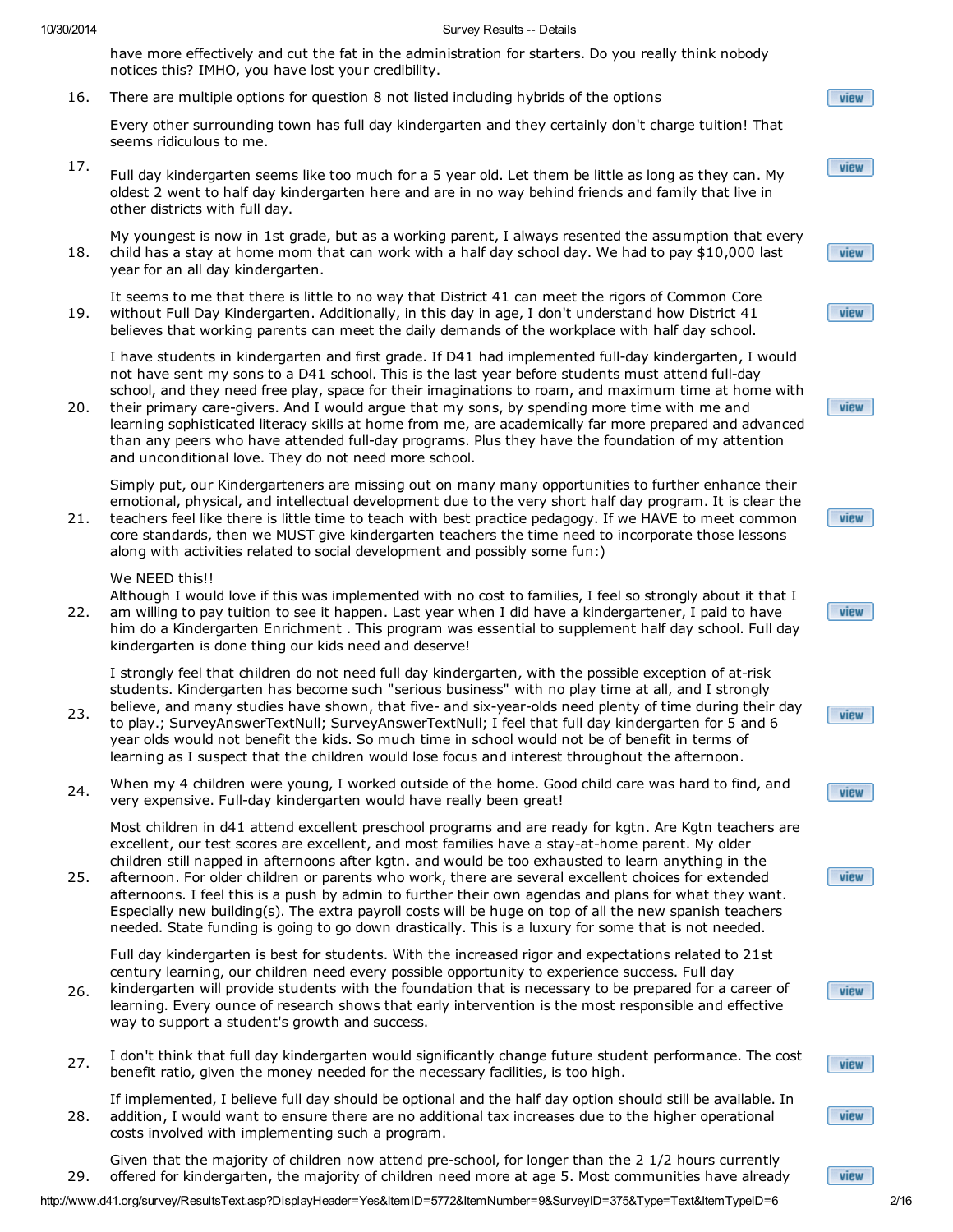implemented a full-day kindergarten. We are the exception.

30. I think it is silly not to have full day kinder. My daughter went to pre school longer than kinder. I would have paid for her to go full day, instead I paid the park district for enrichment. The common core requires so much, why not have them go full day. Makes no sense.

Full day kindergarten is too long of a day for children who are 5 years old. Many have never even been to preschool, and kindergarten is their first school experience. The children need time to rest and play,

- 31. not more structured work time. 5 year old children do not have the attention span to concentrate for 6 1/2 hours per day, and should not be lumped together with 7-11 year olds. I do not support full day kindergarten.
- 32. I think that extending half day kindergarten to a real half day would be great - if it was 3.5 hours instead of 2.5 hours

33. I believe Kindergarteners are too young for a full day of school. They need the transition year of half day school for their well being. It would also but undue stress on our already crowded district and schools.

A full day seems like a lot for five year olds. If half day kindergarten is not preparing kids for first grade, maybe we could have 3 half/2 full days or some combination. My son is currently in kindergarten and I

34. can't imagine him staying focused and alert for a full day, but I could definitely be wrong. He loves school!

35. Look at Naperville 203. No full day Kindergarten for many years. Look at state of Illinois truancy laws. Are children required to attend at all? Examine longitudinal research regarding full day Kindergarten and its efficacy.

I think one of the biggest advantages of full day kindergarten is the social-emotional growth these kids have while they are there. There would be a greater opportunity to develop the science base and perhaps begin Spanish Language education. Addionally, these children need more time to absorb what they are learning, and this will allow the first grade teachers teach forward rather than spend so much

36. time recapping things these children didn't have the time to grasp in Kindergarten. I am paying for kindergarten enrichment now, and my son comes home and talks more about that program than he does his Kindergarten day. These kids just need more time to absorb and apply what they are learning. They need appropriate breaks to be able to focus and collect themselves. Full day kindergarten could provide these things.

37. This is a topic we are extremely interested in. As no full day kindergarten is offered we are considering private school with a full day kindergarten program. It would be helpful for the board to come to a decision sooner than later.

I went to full day kindergarten and I believe that it was to my benefit. I would prefer my children are in full day kindergarten in our district, but if it is not offered I will be sending my kids to a private full day

38. kindergarten because I believe it is very important for this generation. Many of us moved to the suburbs for the education. We pay a lot in taxes and I think that full day kindergarten should not be extra.

Would also want 1/2 day option.; Would like dual language kindergarten to be offered at all of the buildings. How is it equitable that it is only at Church Hill? Superintendent Gordon mentioned that dual

39. language was a game changer for our district. How is that possible if it is offered at one school only?; Nope. We're starting too much pressure at too young of an age.; Nope. We're starting too much pressure at too young of an age.

#1: Spend money on roping in and educating the preschoolers who already arrive behind the pack, don't further separate the haves and have-nots.

40. #2:Don't spend a dime until current legislative issues have been resolved. We can not expand while losing state funding.

#3: My family is spending savings to pay D41 area taxes. We have already begun to look for a home out of district.

41. Every dist around this area is full day kindergarten. I truly believe our kids/ students r behind in terms of how advance the other dist around the area are.

Many children in GE have already had significant exposure to learning environments by the time they arrive to kindergarten. For our children 1/2 day kindergarten was like a step back! Maybe offer 1/2 day

- 42. at no charge to everyone with full day optional with additional small fee required that would be subsidized for children qualifying for free lunch.
- 43. With increased expectations in the schools full day kindergarten would help students be better prepared while also allowing for some play and creative time that's getting lost.

Full day kindergarden is too long of a day for most 5 year olds. There are already a ridiculous amount of

view

view

view

view

view

view

view

view

view

view

view

view

view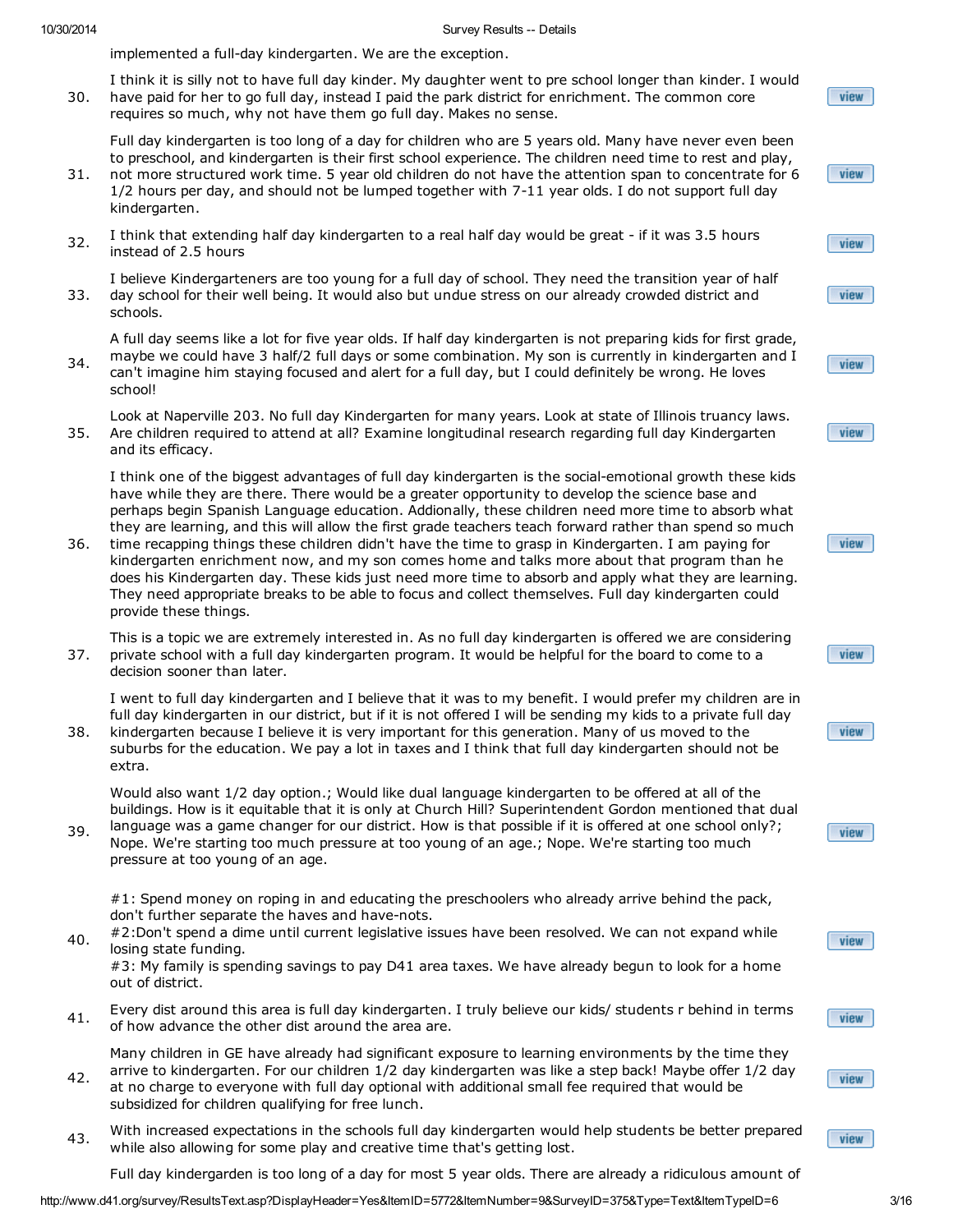52.

#### 10/30/2014 Survey Results -- Details

parents who hold their children back from starting kindergarden until they are 6 or even 6 1/2 years old. I definitely think there will be even more parents holding their kids back so they can keep up with

44. the demands of all day school. I wonder if the parents who are redshirting their kids are the one pushing for all day kindergarden. Certainly a child who is 6 or 6 1/2 can handle all day kindergarden but what about the 5 year olds?

As a parent of two young children who are not yet school age, I strongly believe that a full day kindergarten improves learning later on. I worked at a kindergarten in Korean and know first-hand the

45. value and level of education that foreign countries provide for their young children. My husband and I both work full time, and we would not be able to afford to send our kids to full day kindergarten if there was a tuition charge. My small, hometown in Wisconsin offers free half day Pre-K to all kids as well as full day kindergarten. I'm a bit appalled by the schooling in Illinois.

46. I think the more pressing issue is the overcrowding of our current schools and elimination of the portables. If that problem is solved then the issue of full day kindergarten should come into play. We have many other options in Glen Ellyn to pair with the half day programs.

47. I wish this had been available for my kids, and I think it should be available to others.

48. Approximately 75% of kindergartens are full day. More school is better. Glen Ellyn has fallen behind. Kindergarten is part of public school and there should not be an increased cost. After all, why not charge for full day 1st grade?

At Ben Franklin - where my current Kindergartner attends - you would need 2 additional teachers & classrooms. The learning expectation for the kindergarten student is significantly higher than when I was a student. Therefore the pace of learning has significantly increased for the student, teacher and

- 49. school system. The higher stakes, the more important earlier and more intensive effort is invested in the product - a comprehensive, employable graduate to take their place in our society as a taxpayer and community participant.
- 50. Full day without cost to family so that every child can benefit even those from low income families...

I have a second grader and twins in kindergarten now. It is my understanding that there are not enough classrooms or teachers at Ben Franklin to have four full day classes. That is fine with me. There

51. are plenty of other education things to do all around us with our 5 year olds. I am pleased that we are building more space so that the portables can be removed for the older kids. They will do better at school for it, but full day for 5 year olds, in my opinion, is not necessary.

The reason people want full day kindergarten is so they don't have to pay for childcare, not because they actually care about the learning aspect. Let the kids be kids - they have the rest of their lives to go to school for 8 hours a day. And I have a 1st and 2nd grader currently in d41. They went half day and are fine!!

I think that implementing a full day kindergarten program is necessary for so many reasons, for one the children will not have their curriculum time cut in half they will have an full day opportunity to learn more or more time to comprehend some challenging subjects that they are having a difficult time with learning.Every child learns at a different pace, so having more hours in a day helps a child to get a few more examples to help them better understand. Just having 2 and 1/2 hours of learning time

- 53. doesn't prepare them for the next grade level up which is 1st grade. Some Kindergarteners come in only knowing the alphabet, their numbers 1 to 10, and their names. Having a full day program gives them a chance to use their brains to expand beyond that basic learning, they can be able to write the letters in their name, count to 50, know the pronunciation and relation of each letter in the alphabet. All in all the more you know, the more you
- 54. I would like to see it as an option. Offer 1/2 day Kindergarten free, but parents can choose full day for a fee. Also, kids who qualify could go for free. It gives the teachers twice as much time to work with the kids academically and socially.

Neighboring communities have full day kindergarten. We moved to GE because of the great school districts. I don't understand how we let ourselves fall behind other school districts who are not as

55. "good" as ours and they have full day kindergarten. Sometimes I think D41 thinks that GE Parents can afford KE Enrichment at the Park District so let them pay. My daughter loved the learning at Enrichment which she didn't have time to get to during the packed 2.5 hours kindergarten day.

My child goes to Churchill and that school is an over-packed sardine can as it is. The bathrooms and ventilation system are inadequate to handle all these kids in the school. With an increase in the severity of communicable diseases, this school could be hit even harder just due to its over crowded nature. I came from a neighboring suburb and I am SHOCKED at how bad District 41 schools are. If I had know I would have never moved into this district. Tax payers in this district are underwater due to

56. the poor planning of this district and full day kindergarten just cannot be afforded and there is no space for it. No to new schools, keep adding on to the current structure until we can accomidate the kids we have now before you even THINK of full day kindergarten. The facilities in this district are DEPLORABLE.



view

view



view



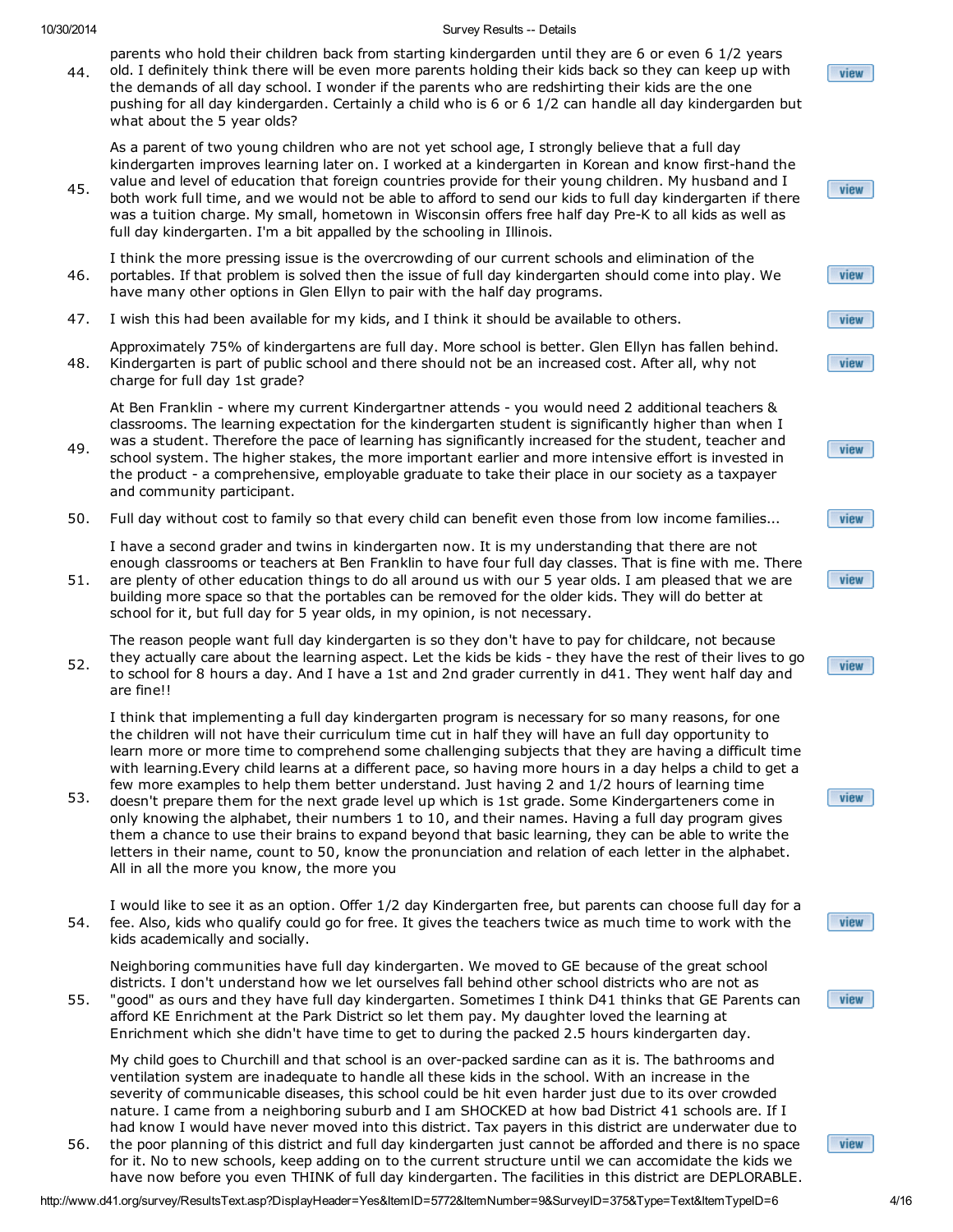57.

#### 10/30/2014 Survey Results -- Details

Look at the real estate market, people who's kids are done with Glenbard West are high tailing it out of Glen Ellyn because they cannot afford the taxes. People with homes for sale above \$600K cant unload them fast enough and there ar no buyers because the taxes are insane. Take this to the school board.

1)Why would there be a "cost" to families for sending your child to a public school, beyond the normal "school fees"???

2) How do you determine who is "at-risk" if the student hasn't even begun school yet? 3) I want this to begin next school year when my daughter will be starting Kind. at Churchill!

My kid is currently in full day kindergarten elsewhere, and while I would have loved for him to attend it within the school district, I understand the challenges that D41 has in terms of space and funding.

58. The district stands to lose funding due to SB16. There are many other priorities on the table, from what I've read so far, such as finishing up the facilities, getting rid of portables, continuing programs that are currently offered. If we have the space, we should consider offering it to the community, but as a paid option. Not everyone in this community will benefit from a free full day kindergarten option.

59. as with everything, depends on cost of extra facilities if needed, additional headcount, etc. but I feel to compete, the students NEED to start full day K. So the 'somewhat' above is reserved based on the cost and how much it will cost the average taxpayer.

60. Most of the school districts have full day kindergarten program. D41 is behind than most school districts around us and I would like to vote for yes and don't like any kind of delay implementing this.

61. I strongly feel our school district needs to have full day kindergarten. Many of our neighboring communities are providing it and we are behind the times. It will support the core standards & give our students more learning time as well as the social piece they strongly need.

You are asking respondents to answer questions WITHOUT providing information so an informed decision can be made. Where are the studies/research to support the benefits of full-day Kindergarten? What is the proposed "tuition"? Also, what are the costs to have the facilities to allow full-day kindergarten? Is it the intention of D41 to build a new school with taxpayer dollars? What will be the effect of the lowering of state funding have on D41?

62. If you are seriously interested in obtaining community feedback, the B of E and D41 administration MUST be more transparent and provide relevant information to the community.

More importantly, the B of E MUST represent the community NOT the D41 administration.

## Hi,

66.

I am fortunate to stay at home with my kids and do not need full day kindergarten to help my schedule. I feel play and rest are equally essential to development and success in life - this is what

63. might make me hesitant to enroll in full day. However, if implemented it would only affect my youngest (third) child. By then I may personally enjoy the benefits of a full day so I am open to considering it. But, I truly feel it won't affect their academic or social success later in life. As a result, I would not pay tuition for it.

64. I would only enroll in full day with no cost. I would never pay.

I was with the group that advocated for full-day kindergarten back in May. I just want to clarify that I am ONLY for optional full-day K and not required full-K (I rather have no full-day than required). My son

65. went to half-day and I am so glad that he did: 1) he is not behind and have been doing very well, 2) I enjoyed doing HW with him, the best result is 3) he got to play with his new classmates, bonded with his younger sister. Most parents I talked to prefer half-day for various reasons (like just not having the stamina, family schedule etc.). Parents should have the right to choose what's right for their children.

finance additional school time (costs - teachers, faculty, classroom maintenance, etc.) with current funding from property and other state & county taxes. supplement with as minimal a tuition for fulltime kindergarten students.

provide a period for rest/nap for kindergarteners after lunch.

allow for half-day kindergarteners in morning. afternoon kindergarten arrivals may interrupt full-day class.

I believe many glen Ellyn-ites would agree with most of this position on full-time kindergarten.

thanks for your time!







view

|  | <b><i>BENTER</i></b> |  |
|--|----------------------|--|
|  | 46 m                 |  |
|  |                      |  |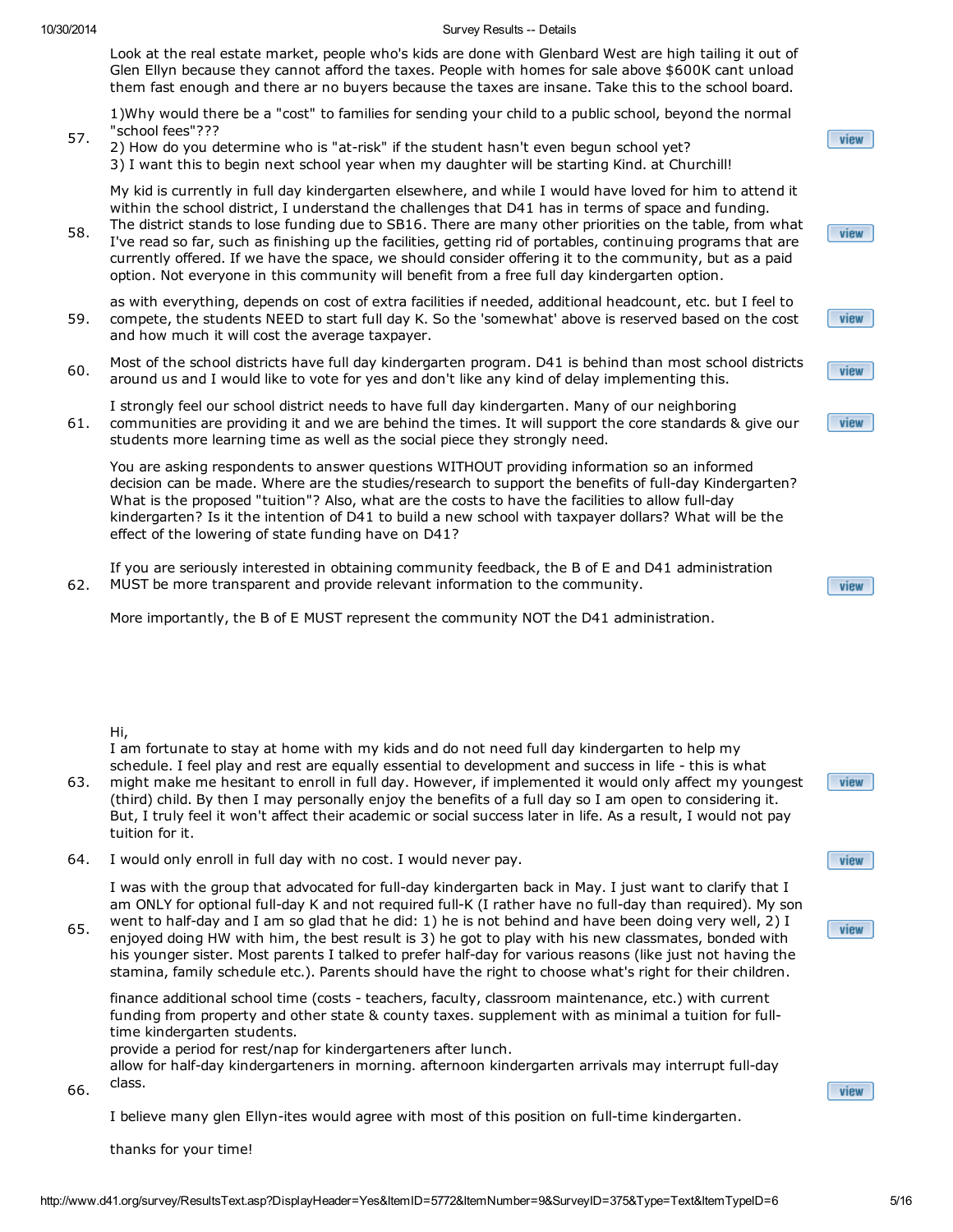We are behind the trend in good education. Lombard has had free full day kindergarten for at least 8 years. The children and their parents benefit. I believe Wheaton does, too. We proclaim such a fine

- 67. system here in GE, yet we are not providing the best for our youngest children. A well run full day kindergarten is far superior to most daycare facilities, to which many of our youngest children go. This should be implemented for next year!
- 68. This tends to be the norm in surrounding districts.
- 69. There is already too much crammed in to the day. There is so little joyfulness left in kindergarten. I would only support full-day if it was done to slow down the pace and give kids more time to focus on the basics, absorb what they are learning, and add more recess time.

There absolutely needs to be a cost sharing between families and the school district for full day. I came from District 200 and it was an excellent tuition based program. Glen Ellyn school district is behind

70. other major communities who already have full day kindergarten-Wheaton, Geneva, Naperville, etc. We need to get up with the times. Strong school districts generally hold property values and attract home buyers. To net it out this helps property owners in Glen Ellyn no matter if they have children enrolled or not.

While I would be willing to pay a bit for my child to attend full-day kindergarten at a public school, I think it would put our lower income children at a disadvantage if they had to pay; unless they could

71. have subsidized or receive scholarships. They should start off in 1st grade on same foot as the higher income students. I also feel that there still needs to be plenty of free play time during the suggested 6.5 hour time frame for kids this age.

My 4-year-old twins are currently enrolled in Wheaton Montessori. We are committed to keeping them there through kindergarten. One reason they are in this private school is our strong belief in early childhood education. We will try to keep them in the private school for the next 9 years if we can afford

- 72. it, because we strongly believe that despite the high quality of District 41 by comparison to other public schools, District 41 education is not remotely as good as a Montessori education. That said, it is unliky that we can afford private school, so I intend to become more active in District 41 to press for improvement. Full day kindergarten is a start.
- 73. I prefer full day for all, no tuition. Many families who would want or need it would not have the means to pay tuition. Full day K could be decided by lottery/based on need if there was a lot of interest but not enough space for all. Some families may not be interested because of stay-at-home parents available.

I am in favor of an elective option of full-day kindergarten. The need for full-day kindergarten is a polarizing topic, which your survey will likely identify. I don't think there is an easy solution, but the

74. elective option provides a degree of comprise. My oldest child has participated in an elective option, and the peer pressure on the child as well as the success of the other students led to a number of the halfday students to convert mid-year.

75. I think about my son, who is currently enrolled in kindergarten at Lincoln, and full-day can be a LONG day for a 5-year-old. Therefore, my inclination is to offer full-day with tuition for the additional half-day for those that want/need it. Conversely, I wonder whether implementation should be district-wide so

- that students entering first grade are not doing so at vastly different levels of aptitude.
- 76. Please SLOW down---wait for the additions to be completed. Then, you will have a better feel for space. We don't things settled down before this district is on to something else. Focus on developing PBL and common core. Please table this until next year.
- 77. D41 is usually on the forefront of education in the Chicagoland area. I believe this is something that D41 is behind in when compared to other districts in the area. This is something that may increase our enrollment, as other people may not want to locate to the Glen Ellyn area because of no option of full day Kindergarten.

78. Full day Kindergarten is a must. A student in full day Kindergarten would receive an additional 90 days of school per year! With the PARCC assessment looming, it is irresponsible for D41 to not have full day Kindergarten.

- 79. I would like my child to attend a traditional 1/2 day kindergarten.
- 80. If the city of Chicago could implement this, then so can we.

If full day kindergarten is offered, we need to make sure that our facilitiesand staff can actually handle those students all day, such as lunch facilities that are not overwhelming to a young child - with

81. staffing to assist them with lunch, appropriate number of bathroom facilities. Staff to handle "bathroom accidents" and places for extra clothes storage, and enough facilities for physical education. There also needs to be separate supervised recess areas for these kids.

ſ

view







|--|









view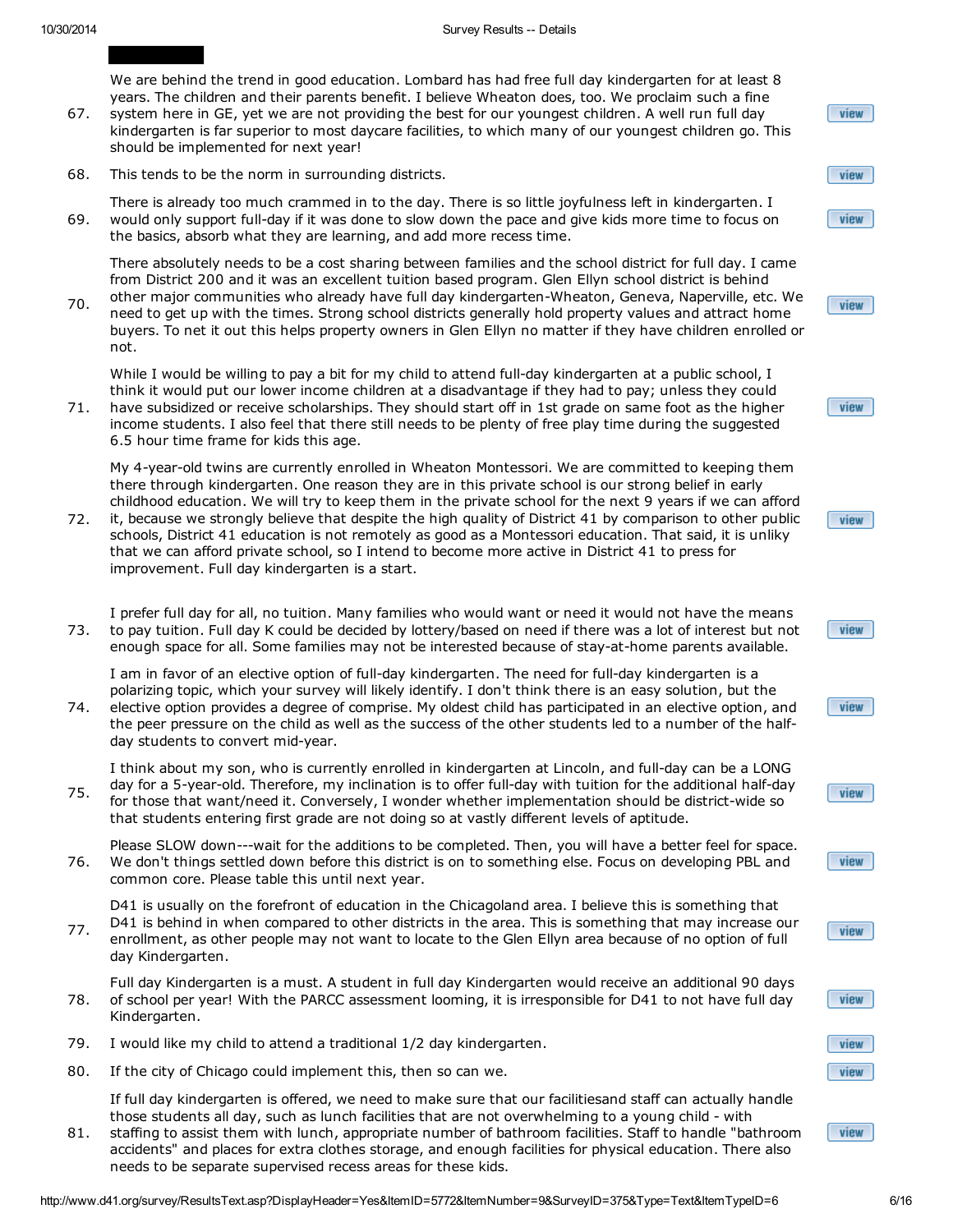I believe that at risk students could benefit from all day K if part of the program included going out of the school for experiences to build background (like trips to the zoo, grocery store, fire department, library, etc.) and some down time included. At risk students need extra time to process, not extra

82. information.

For the parents who want the day care aspect of kids being in K all day, a tuition program could accommodate them.

83. I think it is critical that we have all day kindergarten. We will fall way behind neighboring districts.

84. Full day kindergarten should not be required for all students. It is too long a day for many children at this age. It can have negative effects on those who are not ready. For those who are ready and need it, it can be beneficial.

85. I believe we need full day kindergarten to meet the rigors of the common core standards. There simply is not enough time to cover dig deeply into the standards and teach all the necessary curriculum. I believe district 41 kindergartners would benefit from a full day.

I don't believe that full day kindergarten will make a significant impact on whether my child gets a good job post college. The social and emotional impacts to putting Young children in a full day program should also be considered, as well as having an option. I feel that many people want all day

86. kindergarten as a substitute for child care. I would prefer that an in-school 5 day enrichment program be offered for those families that want all day kindergarten. This way, families that don't want all day kindergarten aren't forced to, and those kids won't be at a disadvantage in first grade. Seems like a win win. Our little ones are only little for 6 years! Don't make them leave us a year earlier! Thank you!

87. There was full-day kindergarten in Urbana, IL when I did my student teaching almost 20 years ago. With the push for 21st century learners and the rigor of the Common Core, there is definitely a need for full-day kindergarten.

88. As a staff member, I see the need to implement full-day kindergarten, especially for our at-risk students. All surrounding school districts seem to have full-day K as an option, we should also provide it to our kids.

89. Full day but not until 3:25 PM. I think until 2 or 2:30 PM would be sufficient.

Studies on the long term benefit of full day kindergarten are inconclusive so why is there an interest in bringing it to Glen Ellyn? What exactly does the district hope to achieve by promoting it? For item 8, how can the district provide full day with no cost to families? What is the source of revenue that will support the full day program? The intentions are unclear, the costs to the community are unknown

90. and the benefits are inconclusive. What are the real issues in our district? Those that come to mind include low standards (i.e. no homework), loss of gifted programs, moderate learners being ignored while slow learners get lots of resources, etc. Let's stop trying to be recognized for new exciting programs in our district and get back to raising the standards, expose children to the classics, teach American history and teach them the tools they need to be successful in middle and high school.

91. I think that we are in a day and age where full day kindergarten has unfortunately become necessary for many reasons: one that more parents work full time; two that the demand of the curriculum are incredibly rigorous; and three that students needs are greater than ever before.

92. Full Day Kindergarten should be available in District 41. It is offered in most of our surrounding communities with similar socioeconomic circumstances. I have taught full day Kindergarten in the past and I believe that a full day option is most beneficial for our students socially and academically.

As a former kindergarten teacher, I think it is time GESD 41 made this move. We have continued to lose students to other schools for kindergarten over the past ten years, and it would only make our

- 93. students stronger to begin their education within our walls. We have very high expectations for these children, starting with a full day of kindergarten will make it possible for our teachers to reach students and get them to the level we expect.
- 94. The taxes are too high in glen ellyn so I would not support a referendum.
- 95. Great idea!!!

We have a current kindergartener and 3 year old twins who will attend Churchill elementary in two years. We feel very strongly that full-day kindergarten is very important. Half a day-- with all of the transition and transportation that is required, and understanding the high standards teachers must teach to... Half a day is not enough time, and puts pressure in students, families, and teachers. A full

96. day for learning the same content will allow kids the time they need to absorb their learning, and allow for investigative play and open times for social interaction and creative play. I am a former k-12 teacher, now working in another sector, and have taught both half and full day kindergarten in Minnesota. I much preferred full day, and the kids made leaps and bounds in their learning. I feel very

view view view view view view view view view view view view

view

view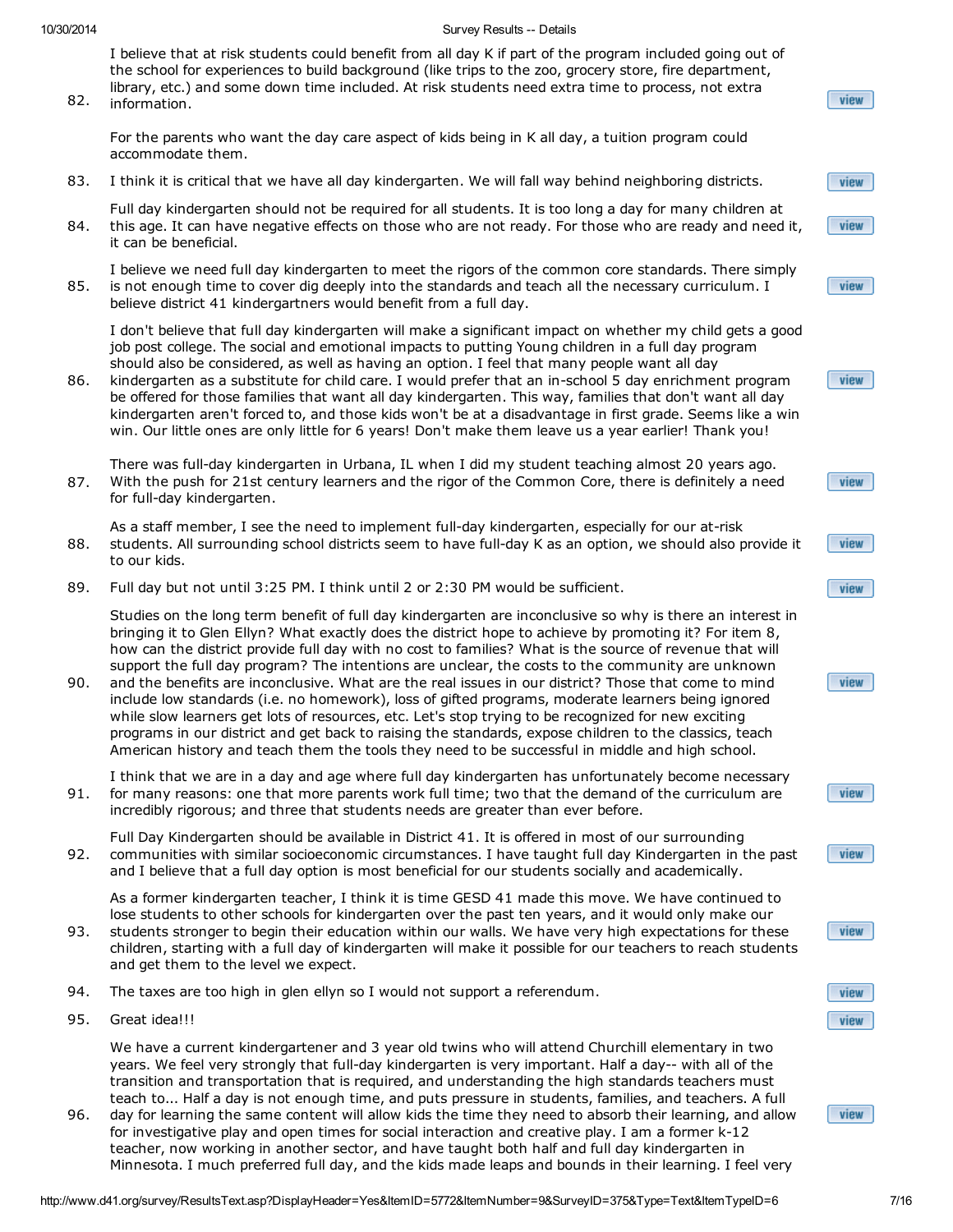strongly about this.

97. Full-day kindergarten would greatly improve the educational performance for all students at District 41. In particular, full-day would increase test scores for dual language and ELL students, but should be available to all students at minimal to no cost.

I have a kindergartener this year and one starting next year. I believe it is too much to ask of a 5 year old and they still need down time during the day. They also need an adjustment year before asking

- 98. them to learn more than 5 plus hours a day. Right now, I feel my daughter enjoys kindergarten, but if the curriculum based learning were pushed to all day, then she may see kindergarten in a negative light. Keep the half days and let these little children ease into a full day when they are a year older.
- 99. Our taxes are too high and the schools are over crowded. And stop offering free programs to low income people. i'm sick of subsizing everything for them while I can hardly make ends meet myself
- 100. I was part of Full-day kindergarten and I do believe that is what helped me be ahead in first grade and on. Please take the time to consider this program for all children entering Kindergarten. Thank you

Some kids go to preschool and others do not, having a full day kindergarten would allow all these children to get up to par for 1st grade and all the new core standards . Everything has been pushed a

- 101. grade down and expectations are high for learning more earlier and earlier. It is needed to compete in 21st century learning.
- 102. Education in U.S.is too easy compared to Asia. Full day kindergarten is the minimum thing to do to keep up with the rest of the world.
- 103. This idea is awesome!!!

Given the facilities issues that seem to hurt the District right now and in the immediate future (I don't think Phase 1 will help this issue enough) I think the district should lay out all its options from question

104. 8. If it's possible to partially implement at each school - i.e. have one full day class and two half day classes - that could provide the best coverage on all the pressing issues.; SurveyAnswerTextNull; SurveyAnswerTextNull; SurveyAnswerTextNull

105. the needs are different. I do not think it should be at a cost since it seems like most schools either have I think there should be a full day and a half day option for children. All children are not the same and the option of half or full or are full day.

106. I strongly support full day kindergarten and I believe it will allow children time to have more play based learning and time to fit in all they need to learn to prepare for 1st grade and beyond.

107. enough time for a little child and then they like school to which is good going into a harder grade and For children that may not have gone to preschool or have been away from their parents half day gets them used to school. Also 5 and 6 year olds don't just sit very long so I think having half days is just

- full day.
- 108. are at-risk. BUT much can be learned from play and opportunities for creative and imaginative Full day kindergarten is important for the academic success of students, specifically those students who activities. I would hope that "full day" kindergarten is not synonymous with all day "school."

How about "scholarships" for identified families that need tuition help. Schools that don't use all their allotted scholarship can share with schools that need more funding for 'at-risk" families. Tuition based on gross income and number in household.; We moved here from another state with full day Kindergarten (half of the day was free with the other half, tuition based). We loved it! You had the

109. option to only attend half day if you like, but most families stayed all day. The students also switched Kindergarten rooms for guided reading groups. They would also rotate for social studies as each teacher would prepare one lesson and then teach it to each class. I was very disappointed to move here and learn that we only have a half day option. I feel like for all the advancements you are making. The district is really behind on this one.

110. kindergarten standards. That cannot be done thoroughly with time for enrichment / remediation in a With the demands of Common Core, it is important to have the time to adequately cover the half-day program.

111. We have a first grader who had half day kindergarten. It felt like the way to keep him up was to give him homework that he would not have had if he was in full day. I would rather the children do the work at school while they are refreshed and have homework time more suited for their age. As a tax payer I do not feel like we should pay additional tuition for public school.

As a household with twin 4 yr olds and two working parents in Glen Ellyn, full day kindergarten is a

http://www.d41.org/survey/ResultsText.asp?DisplayHeader=Yes&ItemID=5772&ItemNumber=9&SurveyID=375&Type=Text&ItemTypeID=6 8/16

view

view

view

view

view

view

view

view

view

view

view

view

view

view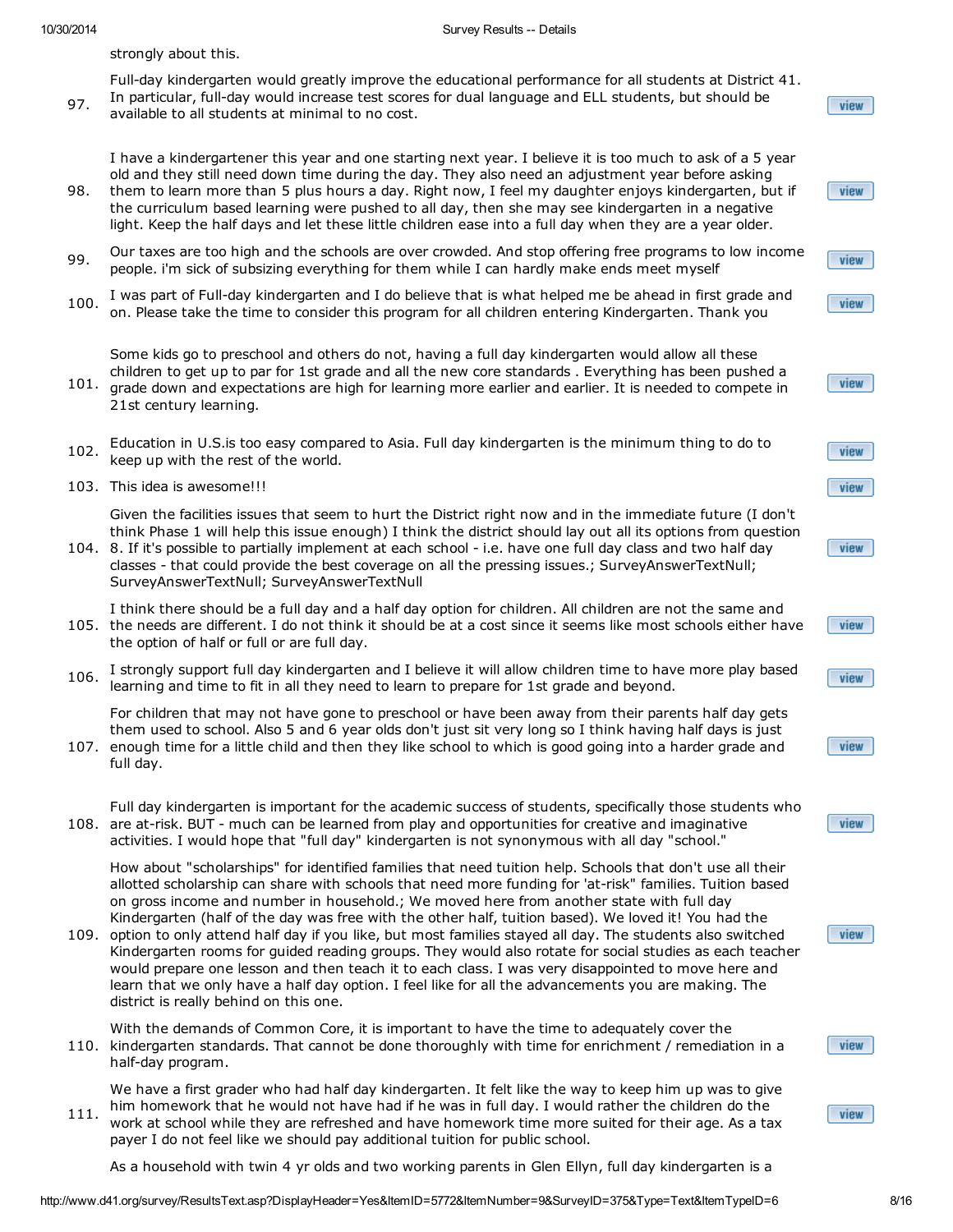must for us. We would expect that Glen Ellyn like a majority of schools throughout IL would provide full

- 112. day kindergarten for its youth as all homes do not have the ability to have one parent stay home to take care of the children if they were only in school for a few hours a day. This will also help prepare the children for a longer school day from their current situation. We recently moved here because of the great schools and are very disappointed that full day kindergarten is not an option especially for the higher than normal taxes you pay to live in Glen Ellyn.
- 113. I only think it is beneficial if all children attend full day Kindergarten. Otherwise it is just an alternative to day care, which is fine for the district to offer, however, it won't improve the educational experience.

#### Hello,

Our daughter will be attending Kindergarten at Church Hill in the Fall, my Husband and I strongly agree for the full-day kindergarten. Right now, Estella (our daughter) is in Pre-K from 9:00 to 11:15 five days a week. She has easily adjusted to those hours as a 4 year old, so next year she will be ready for full-

114. day learning. We hope to see this happen for our children and their future.. Thank You,

We need to narrow the gap for learning and to do this, kindergarten and first grade need more resources and help to get these students at grade level. Instead of spending money on PBL's at these grade levels, why not put more money into giving aids where it's needed. I can see PBLs at 3-5th

115. grade, but at the primary grades, the focus should not be taken away from learning to read. With our 115. minutes depleted in reading, it is needed more now than ever to narrow this educational gap. Please reconsider PBL's at this grade level. Precious time is being taken away from teaching our students to read.

All day kindergarten will help, but the extra support needs to continue in all of the primary grades.

116. may not be physically ready for full day. But some kids, maybe the third child, who's use to keeping up I think it might be helpful to have the option to go full day but still have option to go half. Some kids with the older siblings, might be ready for full day.

I currently have two children in kindergarten at Churchill as we enrolled them we were wishing it was a full day kindergarten. We know of other districts that currently offer full day kindergarten and were

117. considering going out of district or private school. But since our older child has been attending Churchill since kindergarten we thought it would be right to enroll our other two children there. We really enjoy the Churchill community and family like setting.

The studies overwhelming support that Early Learining between ages birth to 5 is crictial for the positive and full development of our children, preventing them perpetuating developmenatl delays that might lead to longer term issues cognitively, behaviorly and emotionally. Please refer to Research studies by Beckman that conclusively confirm that for every dollar spent on Early Education we save multiples of those dollars on later resources to support delays in education and we prevent

- 118. incarcerations and criminal patterns. Our kids in Dist 41 are already behind accoridng to the numbers, this will continue without early intervention. Du Page County through Easter Seals anad cooloabortaiosn of privte andnon for profit agencies are sepending adn focusing on teh brith to 5 years...School distrists need to do their part with Full day kindergarten. We need to provide for these kids and at a minumim at least for the At risk kids.
- 119. It is one of the most important things that we as a district could do to improve the education program for all students!!!
- 120. issue, I think there's always a way to make it happen. Especially in a wealthy community where taxes many many surrounding communities have switched to full day kindergarten. Though space is an are so high.

Full day kindergarten may be beneficial for kids where they don't receive many other growth/learning opportunities from their home situation. I suspect that this isn't the case for the majority of kids in

- 121. D41. Thus full day kindergarten should be an option. Currently there are other full day options available such as COD.
- 122. This is long overdue. Most high achieving districts have full-day kindergarten. Not offering this in SD41, puts all of our children behind.; SurveyAnswerTextNull

Currently, the only way a student can attend a full day program in this area is to either attend a day care or a combination of the park district enrichment program and the half day class at D41. The educational landscape has changed dramatically in the past decade. First graders are expected to do

123. much more than they ever did before. By having a full day Kindergarten program, the children would get a head start on their elementary school experience. A full day program for children with special needs or at-risk students would provide the necessary organized and stabilized daily routine that these children so desperately need.

While I wouldn't have thought i would be in favor of full-day kindergarten, after having one child go

view

view

view

view

view

view

view

view

view

view

view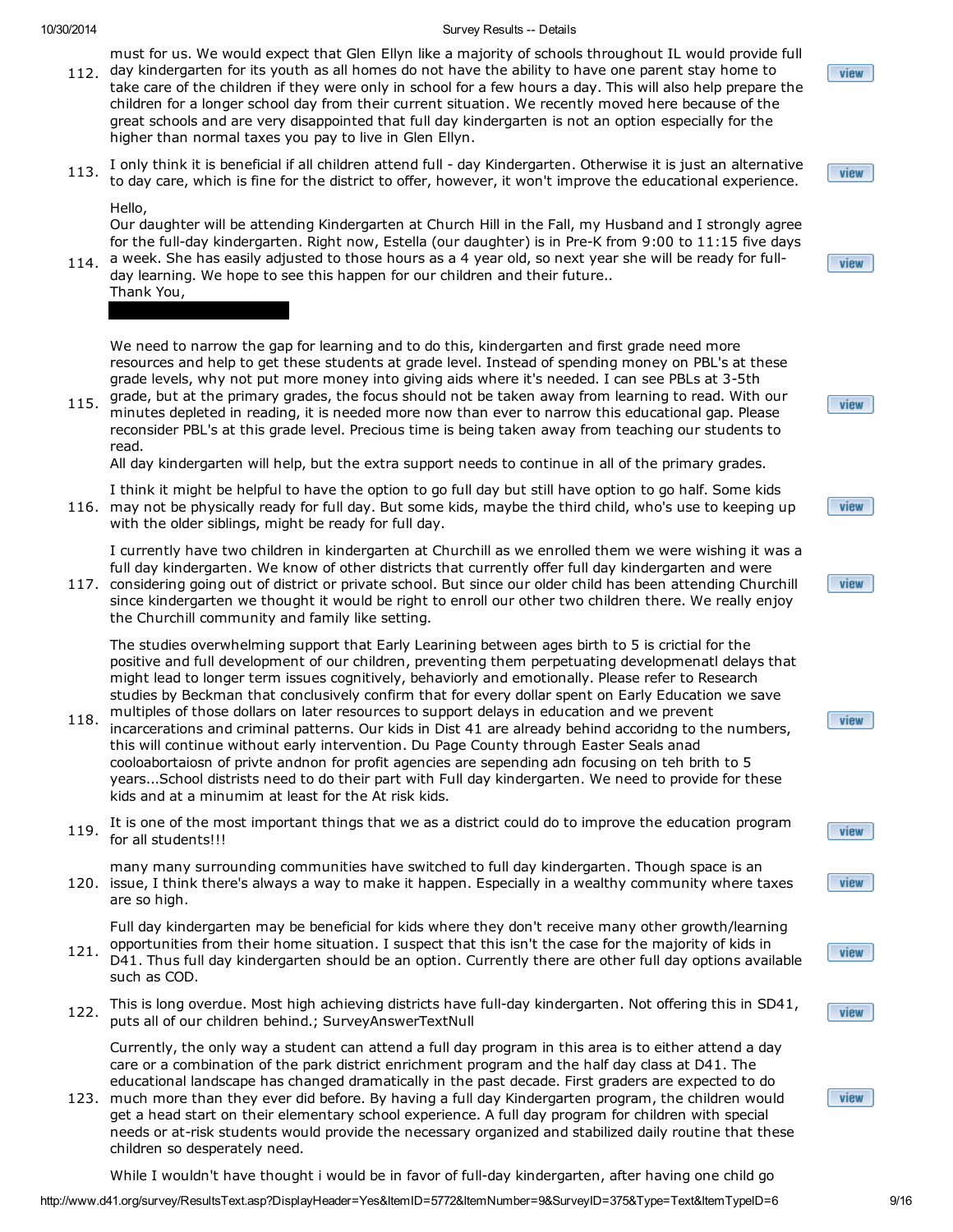through half-day, I now feel it is necessary. Kindergarten was a terrible experience for us due to so much being crammed into such a short day. There was no time for anything non-academic. First grade was much better balanced. I just don't think it's fair to our students to have to meet common core guidelines in a half day.

124.

If full day for all at no cost isn't feasible in the short term, I would be in favor for at risk and/or a tuition based program. Especially if there was an option to opt in during 2nd semester. I wouldn't have expected my daughter to need it but a month in I would have realized she needed it and requested 2nd semester.

125. I work in Wheaton district 200 and we have both options at our school. There are 25 students in our all day kindergarten and 12 and 11 in our half day programs. It is cheaper than day care so parents will pay for it. I believe at risk students are not required to pay tuition. Good teachers make use of all the time and it is time an money well spent!

I have a child that would be in kindergarten at forest Glen in less than 2 years. Children need a mix of

126. free play and academics to truly "learn". Full day kindergarten allows that. I am happy to pay for it.

Glen Ellyn should be more aware of nation and international studies on education. My current k is currently enrolled in a supplemental enrichment program and is (without a doubt) learning much more

- 127. outside the mere basics touched on in 1/2 day. I worry about kids without extra parental coaching or enrichment help. Additionally, time for recreation, socialization and the arts or language would finally make dist 41 Kindergarden a place parents feel better about sending their little ones.
- 128. Full-day K needs to include uninterrupted free play for children. Young children learn through play!!

As the parent of a current Kindergartner and a two year old - soon to be kindergartener - I love that they have time to play, read, go to the Arboretum and parks on the half day that they are not in

- 129. school, take classes, have friends over - they are learning, but with a little downtime to the day. So glad that just half day kindergarten is offered - we are opposed to all day as they are so young and the day so structured for sitting for most of it. I am not in favor of all day kindergarten and would like it to remain the same for my other children.
- 130. The children are atill too young to attend school full days. They will not absorb what they learned because their attention span is not that long. They need to have time to be creative and play.

My youngest child is currently in kindergarten in D41. I strongly believe in full day kindergarten. The teachers and children are being rushed to implement an increasingly challenging curriculum. It has

131. already changed greatly since my other child was in kindergarten (in D41) 3 years ago. In addition, many Chicago suburbs are already full day...it feels like we are falling behind.

Children do best with play-based learning through first grade age. http://www.cmec.ca/Publications/lists/publications/attachments/282/play-basedlearning statement EN.pdf

132. I am the parent of a kindergartener in District 41. With such a short day, the teachers are required to put all their emphasis on rigorous academics and there is no time to let the kids burn off their wiggle worm energy and play. A longer day would enable more academics, but in a way that could foster and nurture a play based environment instead of cramming everything in from 8:50 to 11:35. My son is already stressed from school work in kindergarten, which is crazy to me. Further, Glen Ellyn should be leading the way in terms of educational development. My home state of Michigan has mandatory all day kindergarten.

I would also support a full day program for part of the week, say M-W with R-F a half day. I realize this would create quite a scheduling nightmare, but I also believe that the kids are still so little and a full

- 133. day might be a lot for them all week. Currently my daughter is enrolled in a M-R program for 2.5 hours a day. By Thursday she is a bit tired, but she also has activities in the morning.
- 134. Most people in GE already send their kids to some kind of enrichment program. It would be good to do at one school.
- 135. Please bring full-day kindergarten to our district!!!
- 136. Having our at risk daughter be part of early childhood program has been great. She has meet her goals and more structure and classroom participation will only help her grow as a d41 student.
	- I find it sad and disappointing that so much of our property taxes are allotted to schools and we are
- 137. virtually the last district in the state and country that doesn't have a full day option. This is a huge mistake made by a school board that seems to think they are doing a great job...

| $\boxed{\mathbf{view}}$ |
|-------------------------|
| view                    |
| view                    |
| view                    |
| $\sqrt{v}$ view         |
| view                    |
| view                    |
|                         |
| $\boxed{\mathbf{view}}$ |

view

| view |
|------|
|      |
| view |
| view |
| view |
|      |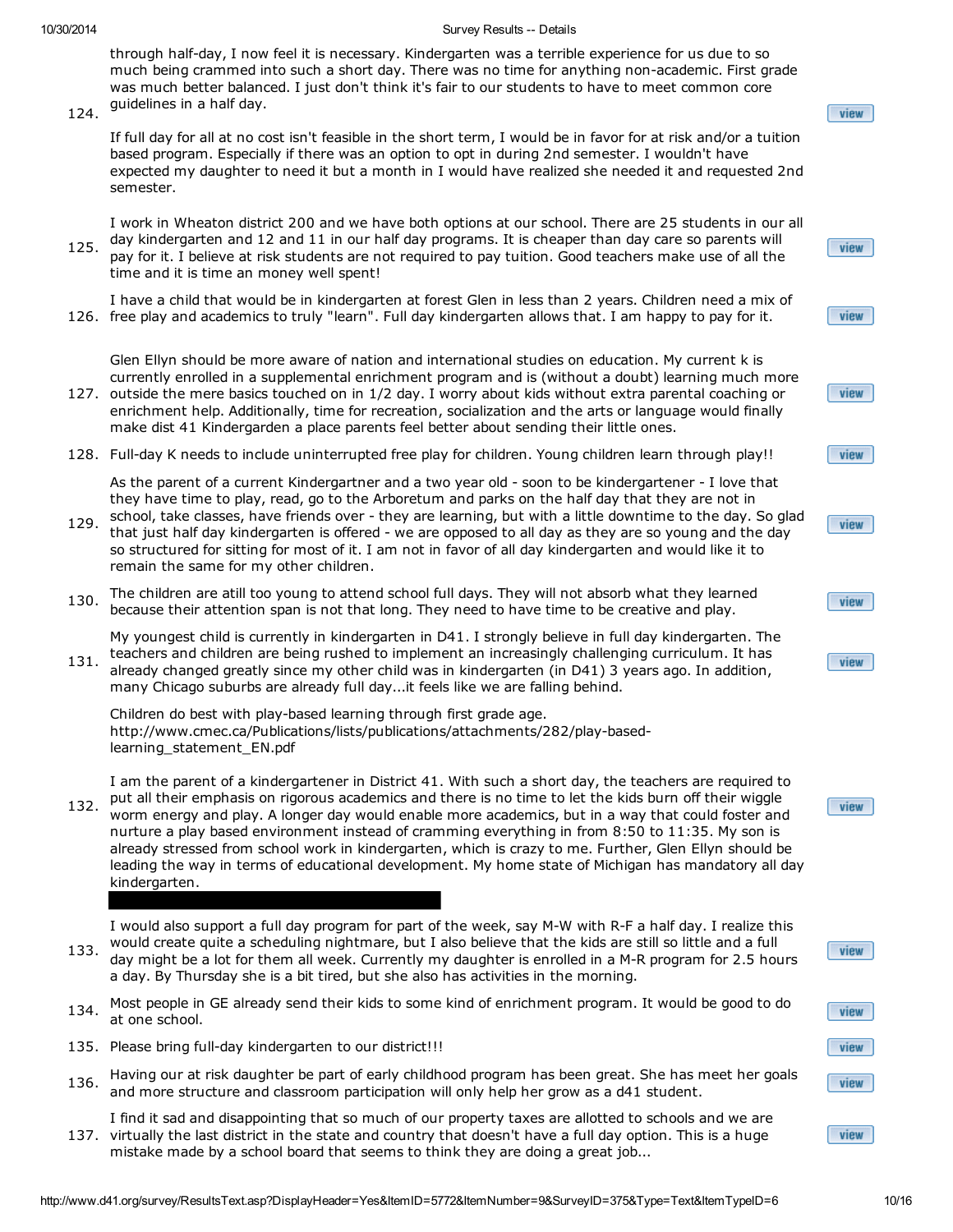138. The research supports the advantage of full day programs. Lesser districts have it and so should Glen Ellyn.

All kids need to have access to full day kindergarten. The current 1hr & 45 min we currently have is not sufficient. Yes, I realize that they are at school 2 hrs 45 min. When you factor in getting in the building,

- 139. getting situated and the end of the day doing the same thing, it's really only an hour & 45 min. Yes we would have paid tuition for full day. It still needs to be available for everyone, or at least an option for everyone. Academics that are covered in Kindergarten are more intense than they used to be and Glen Ellyn needs to be competitive with surrounding suburbs who have offered it for years.
- 140. I believe that kindergarten should be all day for most; differentiation at Lincoln would need to improve I order to make me consider it fior my 2nd child as it was not a good experience for my first child.
- 141. full day by kindergarten , but I do not think my second child would handle it well and I would strongly I think readiness for full day would greatly depend on the child. My oldest would absolutely be ready for consider holding him back if there was not an option for 1/2 day.
- 142. It is important for our children's education and our schools to implement all day kindergarten.

We have three little ones coming through the system, beginning next year. I think full day

| 143. kindergarten would be wonderful, as I am a teacher and see the benefits. My only fear is that the |
|--------------------------------------------------------------------------------------------------------|
| teachers would be giving children time for both academics and building on social emotional             |
| learning/play.                                                                                         |

144. support or be interested in a kindergarten with additional classroom curriculum. I feel that childhood is I only support full day kindergarten if that day included more open play, recess, lunch, etc. I would not too short as it is and I would like to preserve it.

145. have confidence that the district will roll this out successfully. It seems as if you have lots of balls in the How do you plan to pay for this? It sounds like there are budget cuts in store for the district? I don't air and not really doing well at any of them. Do you have space for this?

146. Children are ready for a full day now a days. A district that still has 1/2 day kindergarten is pedaling backwards in this day of common core curriculum. The time has come for a full day.

I support tuition with reservations. First, I'd want to know what the tuition is. Other school districts are able to accommodate full day kindergarten without tuition. Second, I would only agree to subsidize the

147. increase from half-day to full-day only. I'm not paying tuition for a half-day.

In this highly educated community, children are well prepared academically when entering kindergarten. The cost to tax payers is unnecessary, however, I would support a full day for at risk

- 148. students, bringing them up the level of the majority of students entering kindergarten. This community is always ready to push students ahead of levels they are expected to meet, putting the responsibility of educating students at high levels on District 87, and putting an enormous gap in student abilities within a classroom.
- 149. Taxes too high. Other priorities in education too great. This is nothing more than a baby sitting program for wealthy working moms that dominate conversations like this. They can pay for their own daycare.
- 150. Full day kindergarten is essential for our kids. What are they learning in 2-1/2 hours now? With Common Core, our kindergartners need to be prepared.
- 151. I suppose for some children, full day kindergarten could be good, but for my children that would not be an option.

A few years ago when our oldest was in Kindergarten I was disappointed in the lack of socialization time that these young, still socially developing children were allowed. After speaking to teachers the feedback was that given the rigor of the curriculum and only having a half day there really was no room for

152. balance in order to get everything accomplished. In talking to many parents in surrounding communities that have all day Kindergarten it seems to provide a much better balance and set the stage for future success in these young learners.; SurveyAnswerTextNull

153. would add playtime to the curriculum . Social skills seem to be over looked in the packed kindergarten Have you considered a two thirds day kindergarten? I would prpbably be more likely to back it if you day. An experienced teacher would go a long way in making the all day program a success.

As a working parent of children who went to full day private preschool, to send them to 1/2 day kindergarten made absolutely no sense. I chose to enroll into private full day kindergarten. I think if you implemented a reduced tuition for full-day, you would see a huge number of people who would pay as many are paying 1/2 day day-care. I also think looking at areas offering full day to see how they are

154. implementing. Get the numbers of the area programs offering enrichment (park district, YMCA, daycares). These would reflect those who would jump at the chance for full-day kindergarten. My children are beyond kindergarten now. So your changes would not affect me anymore, but they would

http://www.d41.org/survey/ResultsText.asp?DisplayHeader=Yes&ItemID=5772&ItemNumber=9&SurveyID=375&Type=Text&ItemTypeID=6 11/16

view

view

view

view

view

view

view

view

view

view

view

view

view

view

view

view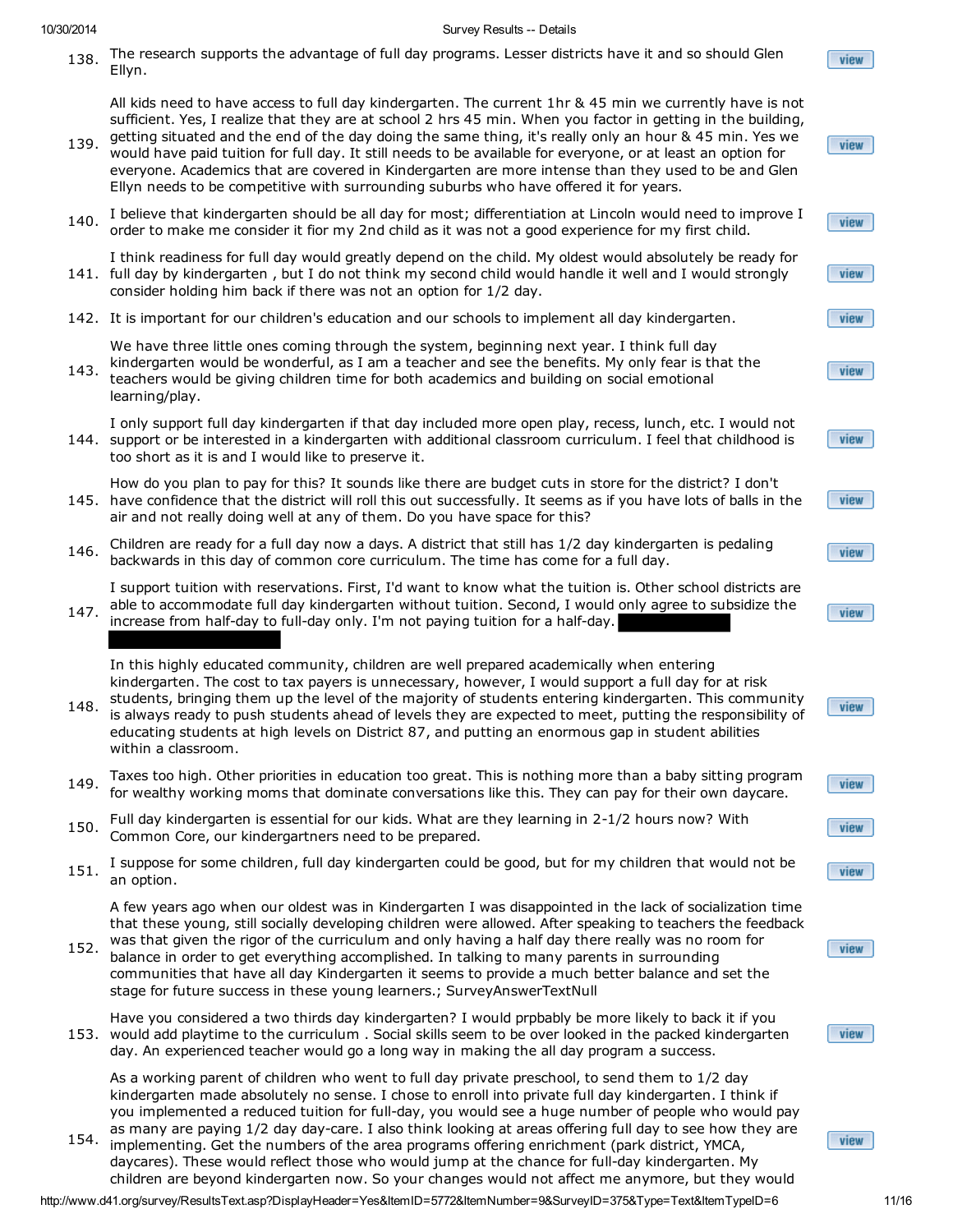have a year ago. Thank you.

- 155. Maybe consider keeping the usual half-day kindergarten, then offering the second half of the day to those who want full-day kindergarten (with additional fees or costs). The second half of the day would be targeted learning time, some kind of introduction to STEAM-related subjects, or a combination of both.
- 156. need to be built, and budgets for kindergarten teachers, specials teachers, and specialists need to Full day kindergarten is very important. However- it needs to be implemented properly. Classrooms increase. Special education needs also need to be met!
	- I think this is a wonderful idea. It supports learning for all kids, and provides a safe place for at-risk children. I think the positive educational and social benefits are well worth the cost, even if parents need to supplement with (low) tuition. I say low, because our property taxes are already astronomical.
- 157. However, I'd rather pay the tuition one year while my child attends than over the course of all the years I live in Glen Ellyn. (Of course, ideally District 41 would make this happen without a property tax increase or additional tuition fees....one can dream, right?? :))

I strongly feel that GE needs all day Kindergarten. All of our neighboring towns have it, Lombard, Wheaton, Naperville and kids are exceling at a faster speed than us. I personally taught all day

- 158. Kindergarten before I had children and there is so much more time in the day to get academics in as well as social times 5 year old needs. Please make it for next year!!!
- 159. particular) was not anticipated or planned for as part of the recent \$15+ million dollar additions to all I would not support all-day kindergarten if it will cost tax-payers more money and/or if it (space in four D41 elementary schools.

I would appreciate seeing any stats that are available regarding success of full day kdgt in other areas.

- 160. on another note, I also believe the current school day should be lengthened for 1-5 grades...there simply isn't enough time in the day to cover all the material. Thank you for reaching out to gather opinions, much appreciated.
- 161. I support full day kindergarten.

I object to all day Kindergarten unless: ALL portables have been removed including those remaining at Lincoln & Churchill. The birthdate to begin Kindergarten is moved to April 1, instead of September 1. No exceptions.

162. Additionally a thorough screening be done by every child entering Kindergarten and if a child is deemed not ready, even with an earlier birthdate, that child be recommended another year of pre-school that the district provides. I encourage this with or without all day Kindergarten. School has gotten too difficult for these children. Too much teaching for the test. Thank you.

We need to help our children become as educated as possible and the learning is starting sooner than ever before. We need to stay on trend and full day Kindergarten IS and needs to be the norm. I have a

163. 1st grader now and a 17 month old. I now can see how important full day Kindergarten really is. A 2.5 hour day for Kindergarten isn't enough and that age is SO ready to absorb learning and they soak up new information. Let's all take advantage of that time. We need it.

Given the building shortage, and the possible budget cuts (the senate bill that would redistribute State funds), I think a step in the right direction would be to implement it with Tuition as quickly as possible - BUT following resolution of the building shortage.

- 164. Perhaps D41 should do a study of the success of Wheaton's tuition kindergarten system. I do agree that full day kindergarten should be a very high priority for D41, but even higher is resolving the current space shortage. If full day kindergarten means that we need to continue using portables, then I think that is unacceptable.
- 165. I believe virtually all D41 students are well prepared for learning without full day kindergarten.
- 166. I do not want our School District to be in the taxpayer funded daycare business. Find another location, besides the schools, to provide at risk instruction at full tuition or scholarship.

I am the grandparent of two children in D41 who are presently enrolled in full-day preschool. Our family thinks this is good for children. I want to see dual-language immersion at the earliest possible age,

- 167. taking advantage of the opportunity for our young children to speak at least Spanish and English with each other and their caring adults.
- 168. Great idea, kids in daycare won't notice the difference :) So long as the district can fig out how to keep learning through play and give enough recess time, I'm all for this idea.

This seems to be on Gordon's wish list but not the community (AKA the one's who will have to pay for

view

view

view

view

view

view

view

view

view

view

view view

view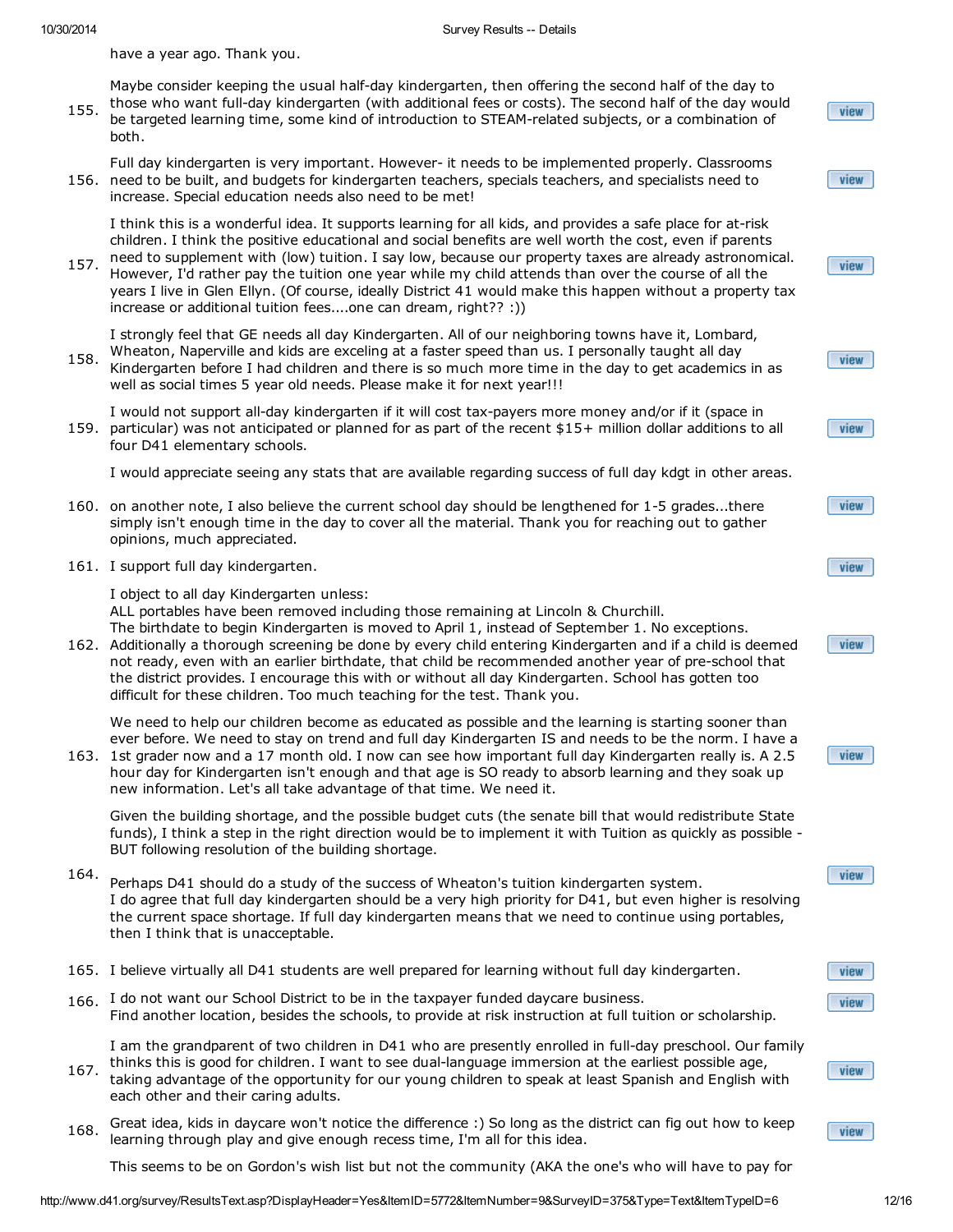- 169. it). I've not spoken to one person who says we NEED this. Please for the love of God, let's not spend even more money on consultants and proposals and various marketing materials trying to convince us that we are wrong and he is right. Let's focus on the very real problems we already have. Gordon is trying to bite off more than he can chew.
- 170. that age. Also, parents should have the opportunity to choose the type of enrichment for their child. My At the age of five years old, children rage in maturity. FDK may be appropriate for some, but not all at children still needed naps or down time at that age.

The District has not regained the trust of many in the community. Any new "programmatic" initiatives are tainted by the broken trust. District 41 residents have little to trust with the district - always

171. controversy -- Board matters, Think Tank, attempted Wheaton College land grab, Phase In, mega school, year round school and the list goes on over a short period of time. Enough already.

I believe in full day kindergarten if it adds back the play-based learning and "fun" aspects of school desperately missing from the current program. But, after seeing how exhausted my children were after their first weeks of 1st grade, I am concerned about the ability of my 5 year old to adjust to the length

- 172. of the day. Frequent breaks will be key - I want to see a typical schedule before agreeing to enroll him. And I do not want to see my taxes increased - I believe the board should find ways to cut spending if they want to achieve all-day kindergarten.
- 173. Not sure where we will house Kindergarten students during the lunch hour. The lunch room is very crowded.
- 174. In order for students to achieve the Common Core goals to be college or career ready, they clearly need more instructional time during the early years. Full day kindergarten provides this.

175. program. Also, it keeps schedules for all school-age children the same. I completely support full-day Kindergarten as children typically go through 1 or 2 years of half day preschool, preparing them with both the skills and mentally to perform well in a full-day program. Most of these children will turn 6 in the kindergarten school year and should easily be able to handle a full-day

On a further note - 9:00 a.m. is a ridiculously late start to the school day, for both parents and children.

176. children beyond their capable limits. They still need time to be structure-free and get used to being in As an educator, a parent, and a taxpayer, I feel very strongly that full day kindergarten can push many school every day. Many are young enough to still need more one on one learning time with caregivers.

Kindergarten students will learn more if it is in full time period.; I strongly agree that full-day of school will help the students to learn more esp. in reading and math. I have kids attended full time kindergarten and they are excel and their academic and they having all A's in their grades, remember

177. they are the future of this country, let's support our young one's to excel in every possible way, not only in academic but most imp. to know our Lord Jesus who died in the cross for our sin. "For God so loved the world that He gave His only begotten son that whoever believed in Him have everlasting life" John 3:16

178. Both of my daughters attended half day kindergartens and would have benefited greatly with full day. Kids used to day care are ready for full day of learning. When you condense the day, they loose out on much of the learning and relationships that come from having a full day which includes lunch, gym,

I do not believe there is much to benefit by having children in full day kindergarten. From my experience, most 5 year-old children can only focus for short periods of time and it is too much to

and recess. Academic, social, and life lessons need time to be taught and a half day is insufficient.

- 179. expect them to gain much more than what a half-day of public education can achieve. Additionally, when my children were that age they often required an hour nap during the day. A full day would be expensive and provide only a little more learning than the half-day does already.
- 180. They're 5, all day school would be next to impossible to keep their attention. When you say "no cost" you are untruthful, as NOTHING is free. Enough already!!!
- 181. The District needs to eliminate portables at ALL schools before embarking on another program that requires a large financial commitment.
- 182. Kindergarten is not just play time anymore. First grade is tough and I think there is so much prep to be I taught kindergarten before I had my kids. I have no idea in two hours how they are learning enough. done in Kindergarten for them to be ready for First grade.
- 183. Hoping for full day kindergarten as soon as possible! Other D41 moms I have spoken share the same sentiment. Thanks for your focus on this!
- 184. The big drawback is space. We have space issues now with half day kindergarten. What are the

view

view

view



view

| ---------------------- |  |  |  |
|------------------------|--|--|--|
|                        |  |  |  |
|                        |  |  |  |
|                        |  |  |  |

view



view

view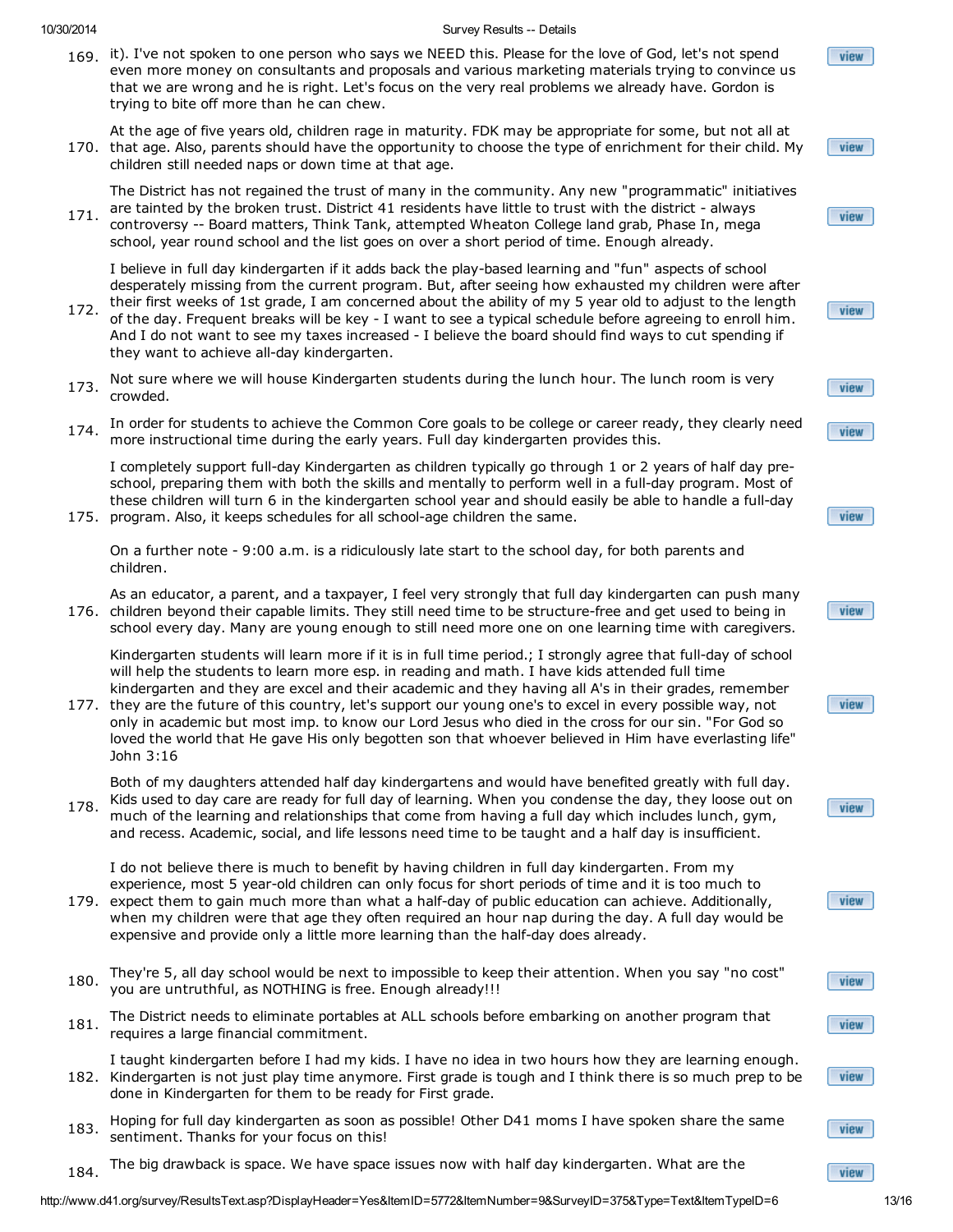proposed solutions around handling the additional classrooms needed?

185. day Tuesday and Thursday, a half day Monday, Wednesday and Friday. I believe this could make most An option is to have 2 full time days, 2 half days, and all have a half day Fridays. Student A could have a full day Monday and Wednesday, a half day Tuesday, Thursday, Friday. Student B could have a full parents happy as it is a compromise between full and half days. If implemented district wide and mandatory, then no tuition should be charged.

186. the rest of their learning. What is expected of students has changed, I really think the extra time in I believe a full-day kindergarten program will help the youngest students build a strong foundation for class would be a MAJOR benefit for most kindergartners!!

187. needing additional help go from 12:30-3:05 at one of the elementary schools. Full day k really helps Dist 96 offers a Kite program for kids at risk. The k day runs from 8:30-11:30 then students identified because morning is learning afternoon social skills. It's great for kids.

I believe that a full day for kindergarten students is important. They can handle the full day at this age. Other surrounding communities have full day and I feel that the kids are benefiting tremendously from

- 188. that (example-Lombard). I think we are one of the few communities that still has 1/2 day kindergarten. It's time to make a change!
- 189. If implemented, I would like to see this as an option for families, not a requirement.

Full day is offered by so many places. The poor city schools in Chicago for one. We were shocked that it was not included here and half day is simply not enough. Illinois is way behind in this issue and the US in general is falling way behind the world. The kids need more school time not less! Please start full day

190. for the two kids I have left to attends holo and less SIP days would certainly help all the two income working households that are more common than not anymore (even in GE). A business would research and understand its customers in this scenario.

I believe the current kindergarten curriculum is not meeting the needs as compared to the changes

191. made in the higher grades. I fully support full day kindergarten. As well, many children are entering kindergarten after having preschool and are meeting the expectations for kindergarten, by having full day this would give more opportunity to break into groups.

It seems to me that it would help some students that are ready for it, but other students might do

- 192. better in a less structured learning environment for half the day. Possibly a formal 1/2 day and a more open physical learning program (doing not memorizing) would help to make Positive First Impression for the child.
- 193. I think that more and more families are choosing full day and therefore going outside D41 for that first year of school. I don't think D41 really has a choice- you need to do this.

194. My children will be enrolling in District 41 for grades 4 and 5 during the 2015-2016 school year. That being said, I think it is important for the community to support full day kindergarten for all of our students, as a part of the regular programing and curriculum. Early education is supported by strong research and benefits all.

195. children to master for D41 to continue with a half day. Even better would be full day Dual Language! Full day Kindergarten is essential with the implementation of the CCSS. There is simply too much for

196. In this economy the district should be looking for ways to cut expenses NOT add to them by offering non mandated programs. While that may be a nice social service gesture the district is not a social service organization. The district must realize that they represent a large cross section of constituents the smallest of which is parents of kindergartners.

197. I feel that full day tuition free kindergarten is offered in many other school districts and if Dist 41 wants to remain competitive, we should offer the same. My daughter was able to benefit from the tuition based pre-K at Forest Glen. I think that opportunity provided a good transition into the district and school. I also believe a transition like that would blend well with a full day kindergarten.

198. Many surrounding communities have already gone to full day and have had great success. Children with fall birthdays will be 7 yrs old before they are in a classroom all day when they start first grade!!; Our education system has suffered and this will in my opinion doing only do good to our children and future leaders. I fully support full day kindergarten. My vote is a YES!

199. I think that this is the Administration way of trying again to go to the community and say we need to build a new school, which would require a referendum. What was it 2 years ago we needed a new junior high and thinking about land in wheaton. If the district wants to implement flu-day kindergarten work with the current space we have and stop saying we need to build a new school.

200. Full-day kindergarten is woefully needed and would put District 41 on par with children from most other

http://www.d41.org/survey/ResultsText.asp?DisplayHeader=Yes&ItemID=5772&ItemNumber=9&SurveyID=375&Type=Text&ItemTypeID=6 14/16

| view |
|------|
|      |
| view |
|      |
| view |
|      |
| view |
|      |
| view |
|      |
| view |
|      |

view

view

view

view

view

view





view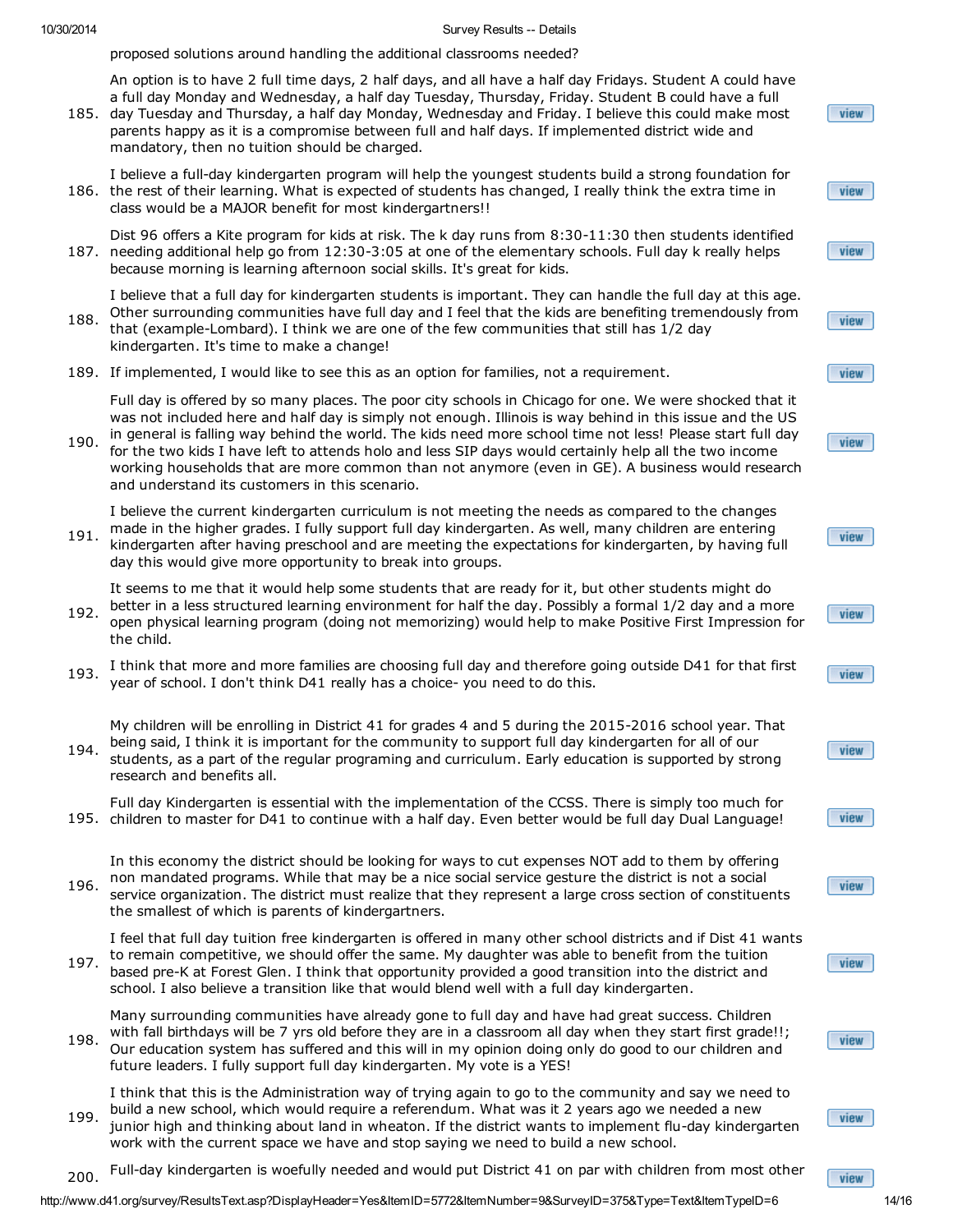states.

- 201. and resourcefulness. Children whose environment does not lend itself to rich experience would benefit There is data that links over-structuring young childrens' time to lesser ability in the areas of creativity more.
- 202. I am just not sure that there is a need/value for full day kindergarten. More work needs to be done with a comprehensive plan - including future enrollment needs.
- 203. I believe D41 should solve the problem of outdoor portable units before considering a costly program of full-day kindergarten. Students should be taught inside secure and safe school buildings. Thank you.

We just moved to this district in August due to job relocation. We have 3 children, and our youngest is in kindergarten. We were very disappointed to learn that this district only offers 1/2 day kindergarten.

- 204. Our 2 older children attended full day kindergarten at their previous schools. From what I've seen so far, I am convinced there is no way our youngest child will be as prepared for 1st grade as the 2 older children were.
- 205. I don't believe that 5 years old child is ready to be at school the whole day. thank you

Ideally we could offer kindergarten for all students. With money and space constraints I think at-risk students combined with tuition students should receive it first. I think a pre-k/ kindergarten building

- 206. should be considered. I'm a Forest Glen parent who's 3 kids have spent a combined 6 years learning in portables. I HATE them! The preschool and special needs classrooms have taken over 1/2 our learning spaces. A separate space for these youngest students would ease car line and playground issues for the bigger kids.
- 207. Full day kindergarten should be implemented within the budget, and without increased fees or tuition.
- 208. Just say no to full time K
- 209. Minimal tuition to all, but enough to support the staff for a full day and what would go into that cost as well.

The children that all day kindergarten would benefit are not the families that will be paying the bills and unfortunately I do not think our community will support paying for this option since the statistics don't actually show a benefit past 3rd grade for the majority of the students. We need to get the

- 210. preschoolers out of the elementary school...the park district has 2 facilities( Spring and Main St) that they need to repurpose or add to the already existing services they provide to make better use of their facilities this will improve the environments for all. Try to work within our community and make use of existing infrastructure.
- 211. I would strongly support full day kindergarten. Kids are ready at that age.

I do not believe that all kindergarten age children are ready for or would benefit from full day kindergarten. My current kindergartner enjoys half day kindergarten but I believe would be too tired to

212. fully participate in full day. He still comes home from school and naps occasionally. My younger children may be ready for full day when it comes times to start kindergarten especially because one of them has a fall birthday but I would like to wait and see what I believe is best for them at the time.

parents are already choosing alternatives: daycare, Diamante, YMCA, etc. for their kindergartners parents are already accustomed to paying something. the district should absolutely offer full-day

213. kindergarten, should absorb what it can from a cost perspective to supply full-day kindergarten to the community, and charge the difference in full-day kindergartner enrollment fees. thx for considering this important topic.

214. Full day kindergarten is 21st century teaching. We are one of the last districts to offer it. With all the D41 made changes to keep up with 21st century learning without full support from the community. taxes we pay in GE that go towards our education, we should be offering full day kindergarten.

215. Kindergarten instruction makes a huge difference for all children. Full day would help all children be more prepared for the challenges of first grade.

I am a parent of three children that went to Kindergarten at Forest Glen. For middle class parents who have two parents working, the types of curriculum based Day Cares are limited in the area. If a child

- 216. does not yet meet the criteria of being up to par in Kindergarten, there is little time for learning with 1/2 day hours. The support for curriculum based learning the other 1/2 of the day does not exist and your child is considered not ready for Kindergarten or labeled as "behind". I am obviously speaking from experience and would encourage more time for children to be taught and given the chance to learn.
- 217. I believe it is important for student to start school as early as possible. Being expose to early education prepares students. On the other hand, this is also help working parents.

http://www.d41.org/survey/ResultsText.asp?DisplayHeader=Yes&ItemID=5772&ItemNumber=9&SurveyID=375&Type=Text&ItemTypeID=6 15/16

view

view

view

view

view

view

view view

view

view

view

view

view

view

view

view